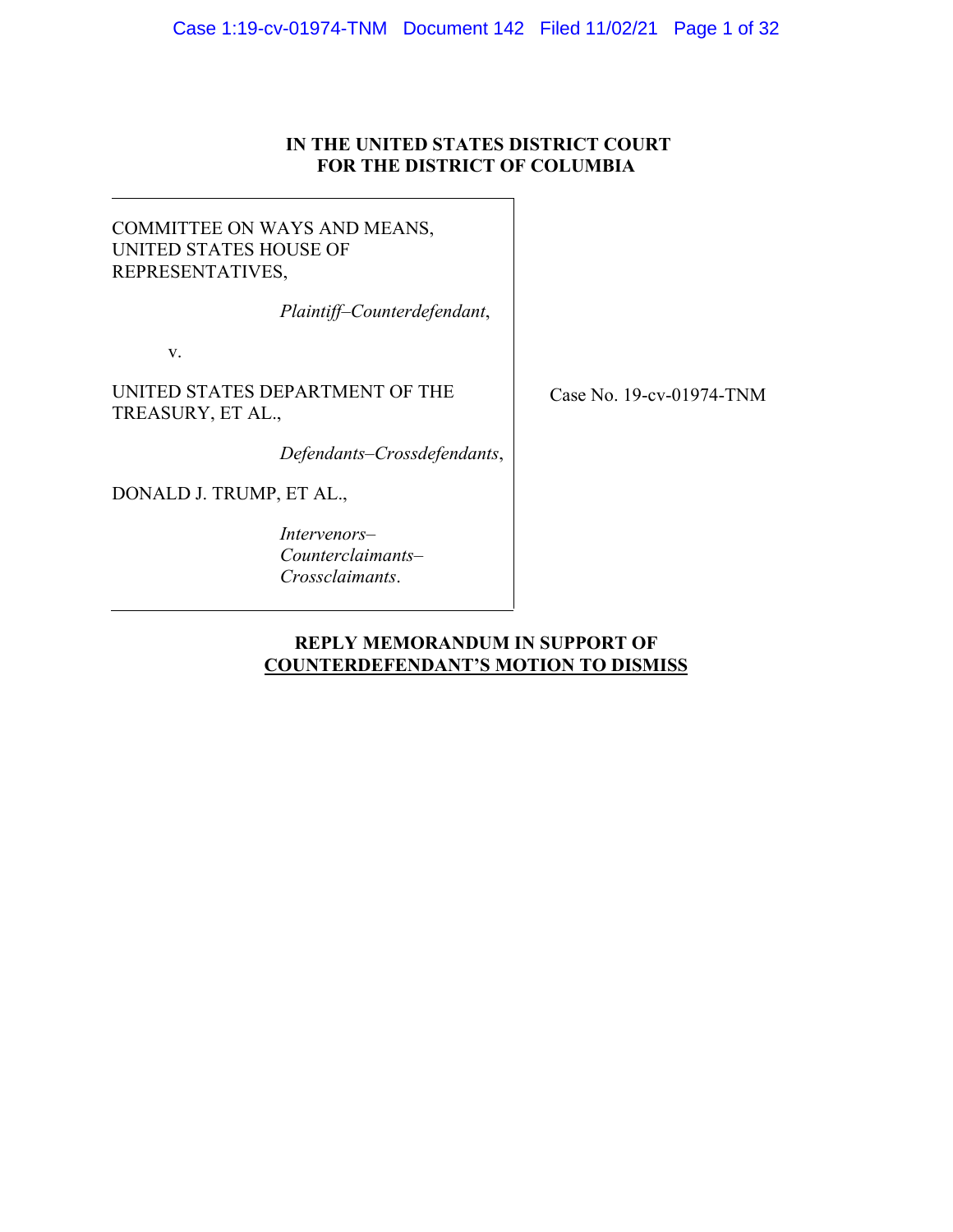# **TABLE OF CONTENTS**

|--|

| I.   | Mr. Trump's Claims Are Appropriately Resolved On A Motion To Dismiss    |    |                                                                                                                                      |  |  |  |  |
|------|-------------------------------------------------------------------------|----|--------------------------------------------------------------------------------------------------------------------------------------|--|--|--|--|
| II.  |                                                                         |    |                                                                                                                                      |  |  |  |  |
|      | A.                                                                      |    | Mr. Trump's Assertions Of Impermissible Purpose Are Legally<br>Insufficient And, In Any Event, Unsupported by Plausible Allegations5 |  |  |  |  |
|      | <b>B.</b>                                                               |    |                                                                                                                                      |  |  |  |  |
| III. | The Request Complies With The Separation Of Powers Under Any Standard16 |    |                                                                                                                                      |  |  |  |  |
|      | A.                                                                      |    | Under Any Standard, Mr. Trump's Status Fundamentally Affects The                                                                     |  |  |  |  |
|      | <b>B.</b>                                                               |    |                                                                                                                                      |  |  |  |  |
|      | C.                                                                      |    |                                                                                                                                      |  |  |  |  |
|      |                                                                         | 1. | The Request Does Not Burden The Office Of The President19                                                                            |  |  |  |  |
|      |                                                                         | 2. | The Committee's Legislative And Oversight Purposes Warrant                                                                           |  |  |  |  |
|      |                                                                         | 3. | The Committee Has Amply Justified Its Significant Need For The                                                                       |  |  |  |  |
|      |                                                                         | 4. |                                                                                                                                      |  |  |  |  |
| IV.  |                                                                         |    |                                                                                                                                      |  |  |  |  |
|      |                                                                         |    |                                                                                                                                      |  |  |  |  |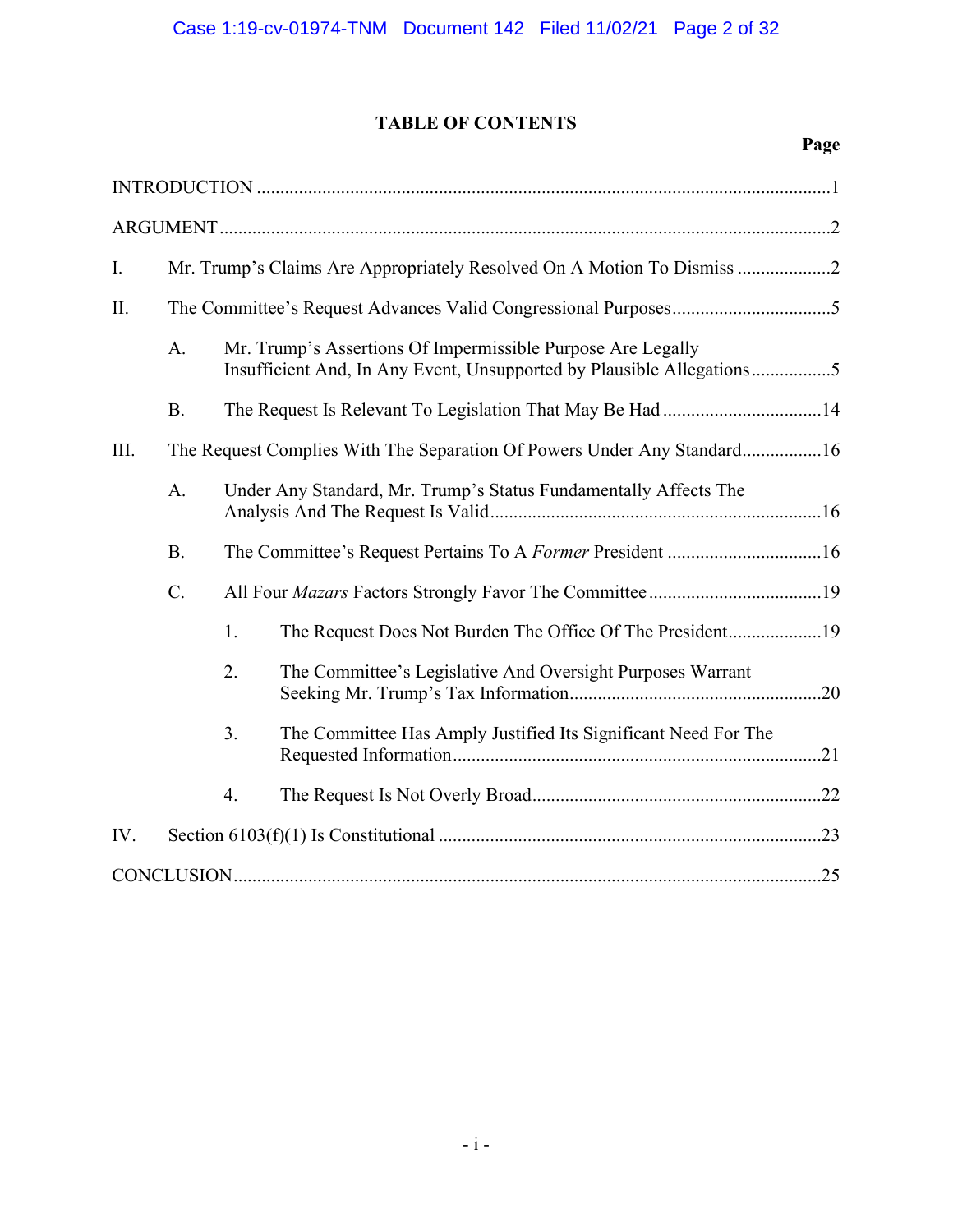# **TABLE OF AUTHORITIES**

| ager | S |
|------|---|
|      |   |

| Americans for Prosperity Foundation v. Bonta,                              |
|----------------------------------------------------------------------------|
| Ashcroft v. Iqbal,                                                         |
| Badwal v. Board of Trustees of the University of the District of Columbia, |
| Barenblatt v. United States,                                               |
| Barenblatt v. United States,                                               |
| Barenblatt v. United States,                                               |
| Bauchman ex rel. Bauchman v. West High School,                             |
| Brown & Williamson Tobacco Corp. v. Williams,                              |
| City of Los Angeles v. Patel,                                              |
| Clinton v. Jones,                                                          |
| Department of Commerce v. New York,                                        |
| *Eastland v. U.S. Servicemen's Fund,                                       |
| Edward J. DeBartolo Corp. v. Florida Gulf Coast Building and Construction  |
| Edwards v. Aguillard,                                                      |
| Federal Communications Commission v. Beach Communications, Inc.,           |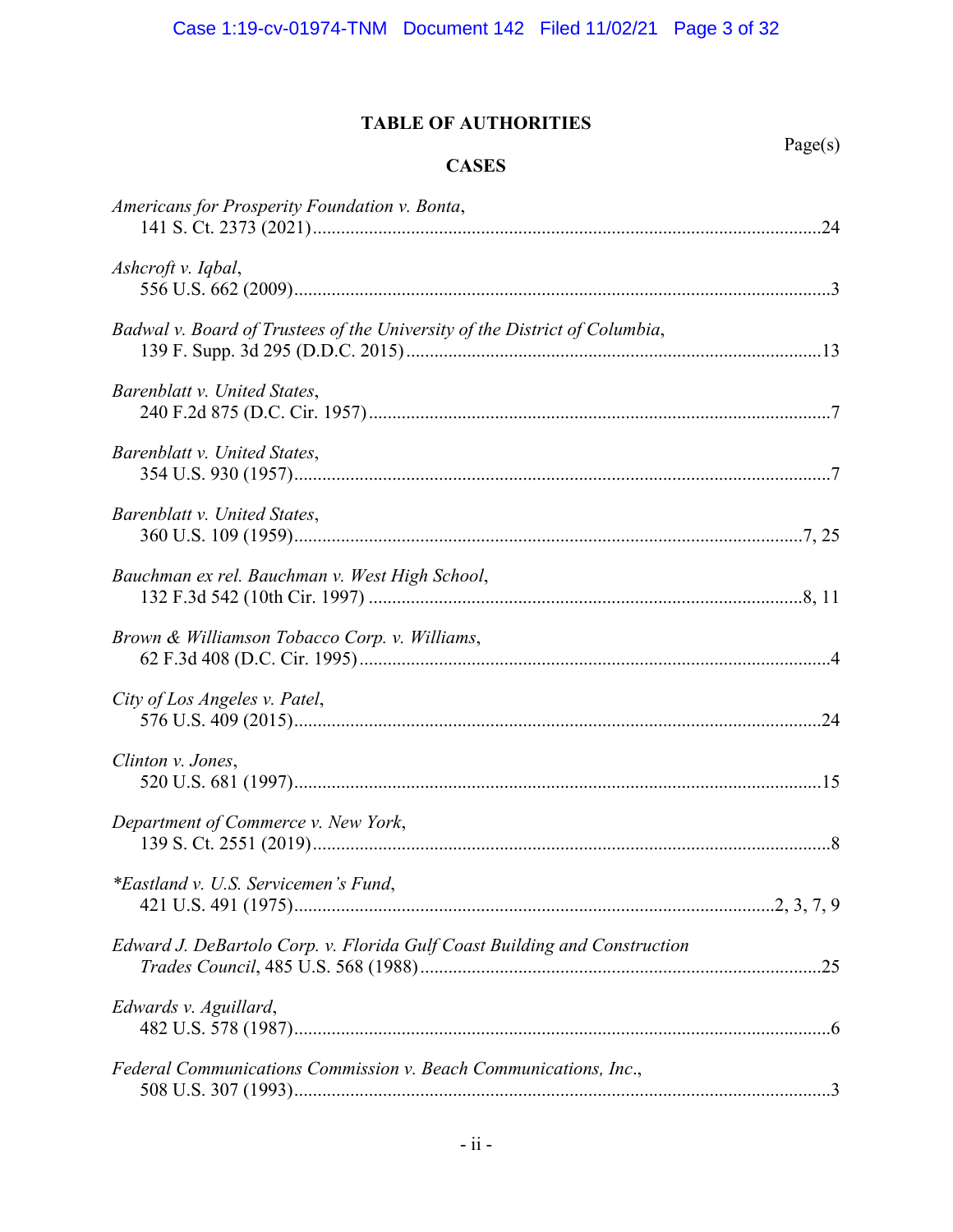# Case 1:19-cv-01974-TNM Document 142 Filed 11/02/21 Page 4 of 32

<span id="page-3-0"></span>

| Griffin v. Padilla,                                                   |  |
|-----------------------------------------------------------------------|--|
| Gundy v. United States,                                               |  |
| Jewish War Veterans of USA, Inc. v. Gates,                            |  |
| Johnson v. United States,                                             |  |
| Kilbourn v. Thompson,                                                 |  |
| Lincoln v. Vigil,                                                     |  |
| *McGrain v. Daugherty,                                                |  |
| Miller v. French,                                                     |  |
| Nixon v. Administrator of General Services,                           |  |
| Nixon v. Fitzgerald,                                                  |  |
| Senate Select Committee on Presidential Campaign Activities v. Nixon, |  |
| Shelton v. United States,                                             |  |
| Shelton v. United States,                                             |  |
| <i>*Tenney v. Brandhove,</i>                                          |  |
| Trump v. Committee on Oversight and Reform of the U.S. House of       |  |
| <i>*Trump v. Mazars USA, LLP,</i>                                     |  |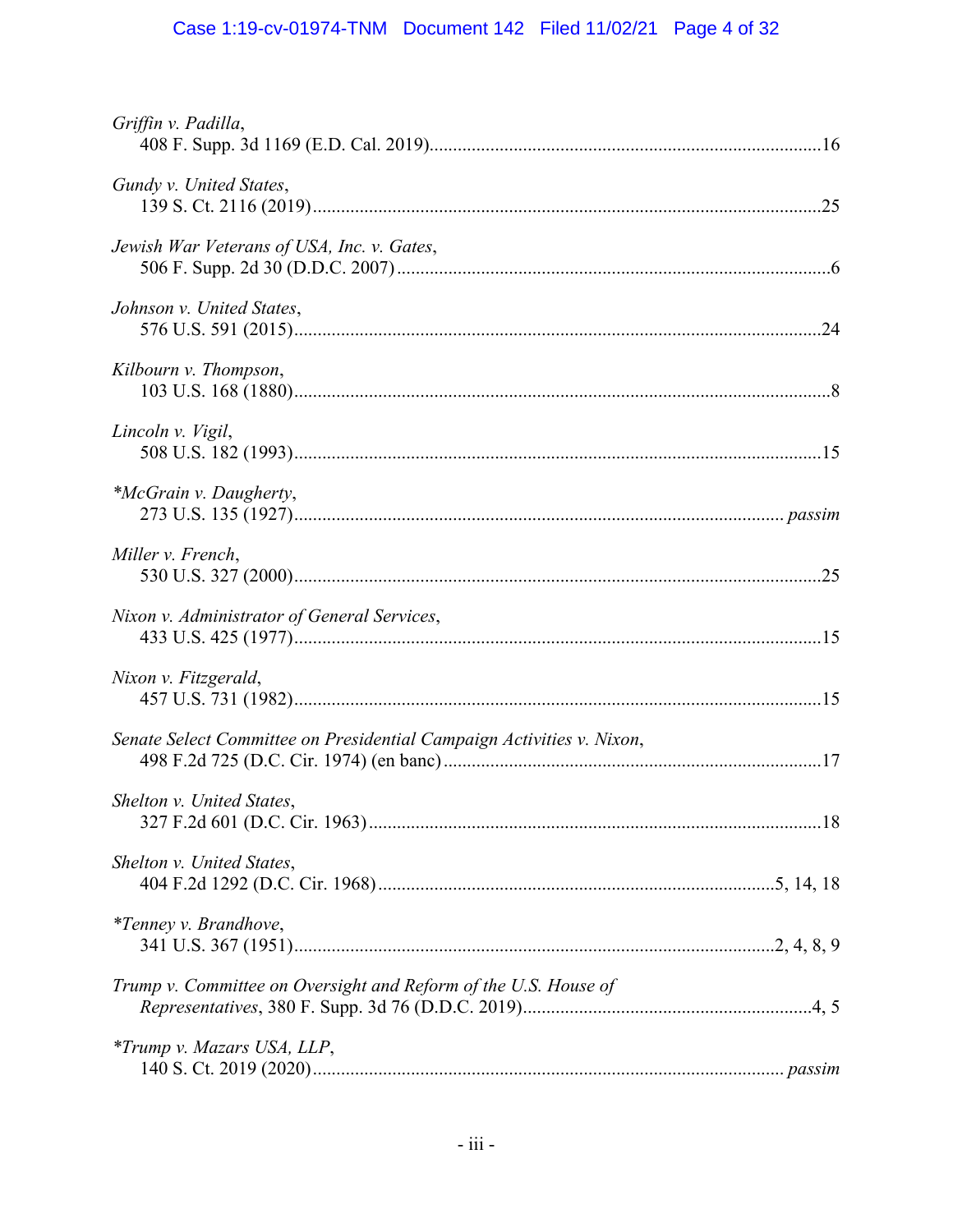# Case 1:19-cv-01974-TNM Document 142 Filed 11/02/21 Page 5 of 32

| <i>*Trump v. Mazars USA, LLP,</i>                      |  |
|--------------------------------------------------------|--|
| <i>*Trump v. Mazars USA LLP,</i>                       |  |
| U.S. Term Limits, Inc. v. Thornton,                    |  |
| United States v. Booker,                               |  |
| United States v. Lopez,                                |  |
| United States v. Morrison,                             |  |
| United States v. O'Brien,                              |  |
| United States v. Poindexter,                           |  |
| United States v. Rumely,                               |  |
| United States v. Salerno,                              |  |
| Wallace v. Jaffree,                                    |  |
| *Watkins v. United States,                             |  |
| <b>CONSTITUTIONS, STATUTES, RULES, AND REGULATIONS</b> |  |
|                                                        |  |
|                                                        |  |
|                                                        |  |
|                                                        |  |
|                                                        |  |
|                                                        |  |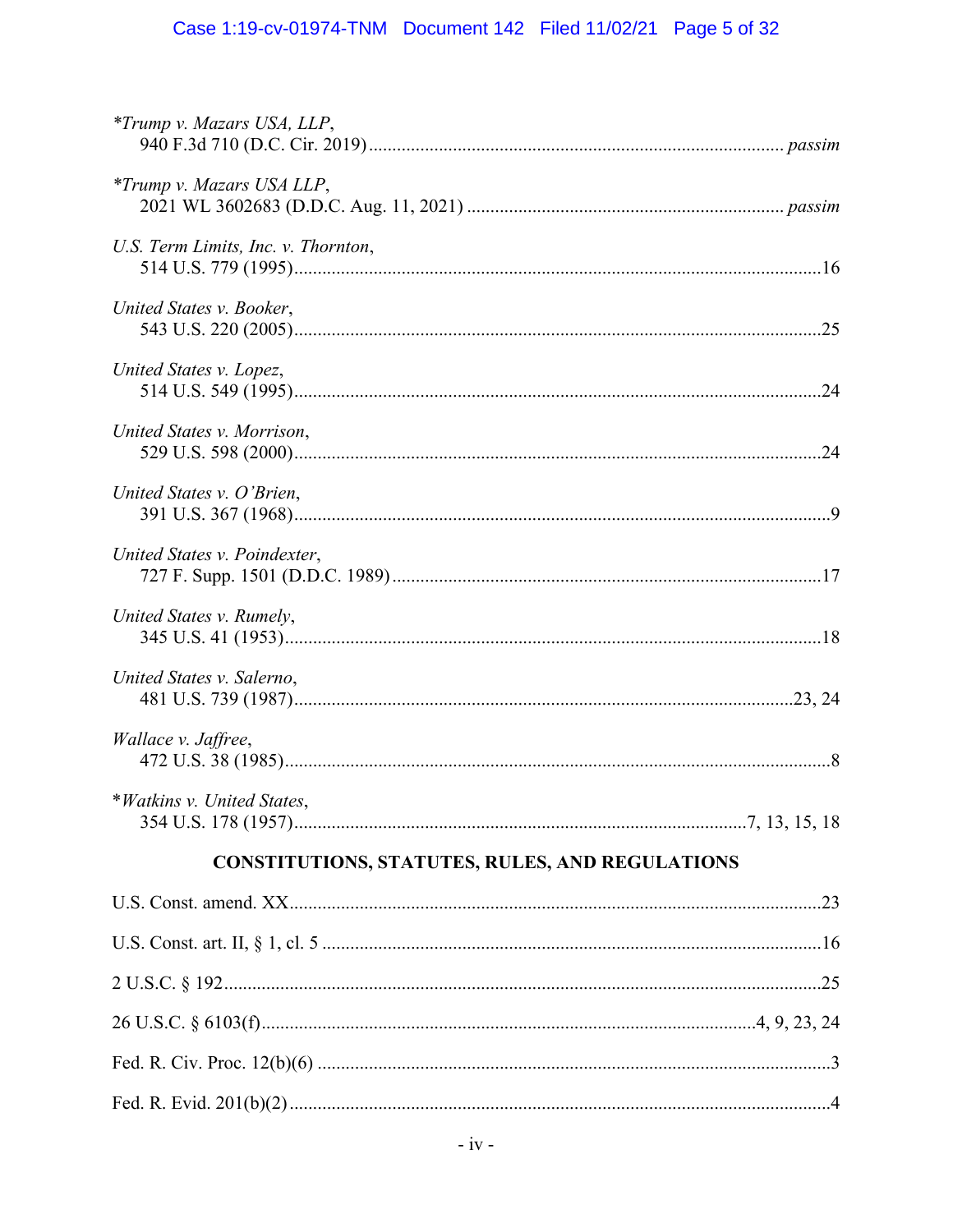# **LEGISLATIVE MATERIALS**

| Hearing on Taxpayer Fairness, 116th Cong. (Oct. 13, 2020),<br>https://waysandmeans.house.gov/legislation/hearings/taxpayer-fairness21                                                                           |
|-----------------------------------------------------------------------------------------------------------------------------------------------------------------------------------------------------------------|
| <b>OTHER AUTHORITIES</b>                                                                                                                                                                                        |
| Dan Alexander, Chase Peterson-Withorn, and Michela Tindera, The Net Worth of<br>Every 2020 Presidential Candidate, Forbes (Aug. 14, 2019),<br>.22                                                               |
| Gerald R. Ford Presidential Library & Museum, Timeline of President Ford's Life<br>and Career (Jan. 11, 2011),                                                                                                  |
| Ian Pickus, Suing To See Them, Rep. Neal "Not Surprised" By President's Tax<br>Returns, WAMC News (Sept. 28, 2020, 2:51 PM),<br>https://www.wamc.org/wamc-news/2020-09-28/suing-to-see-them-rep-neal-           |
| Jim Sciutto, CNN Newsroom with Poppy Harlow and Jim Sciutto, Internet<br>Archive (Apr. 4, 2019, 7:00 AM-8:00 AM),<br>https://archive.org/details/CNNW_20190404_140000_CNN_Newsroom_with                         |
| Nancy Cook, The Plan to Keep Trump's Taxes Hidden, Politico (Feb. 5, 2019,<br>5:02 AM), https://www.politico.com/story/2019/02/05/trump-tax-returns-                                                            |
| Press Release, Ways & Means Committee, Chairman Richard Neal, Neal<br>Statement on Requesting Trump's Tax Returns (Apr. 3, 2019),<br>https://waysandmeans.house.gov/media-center/press-releases/neal-statement- |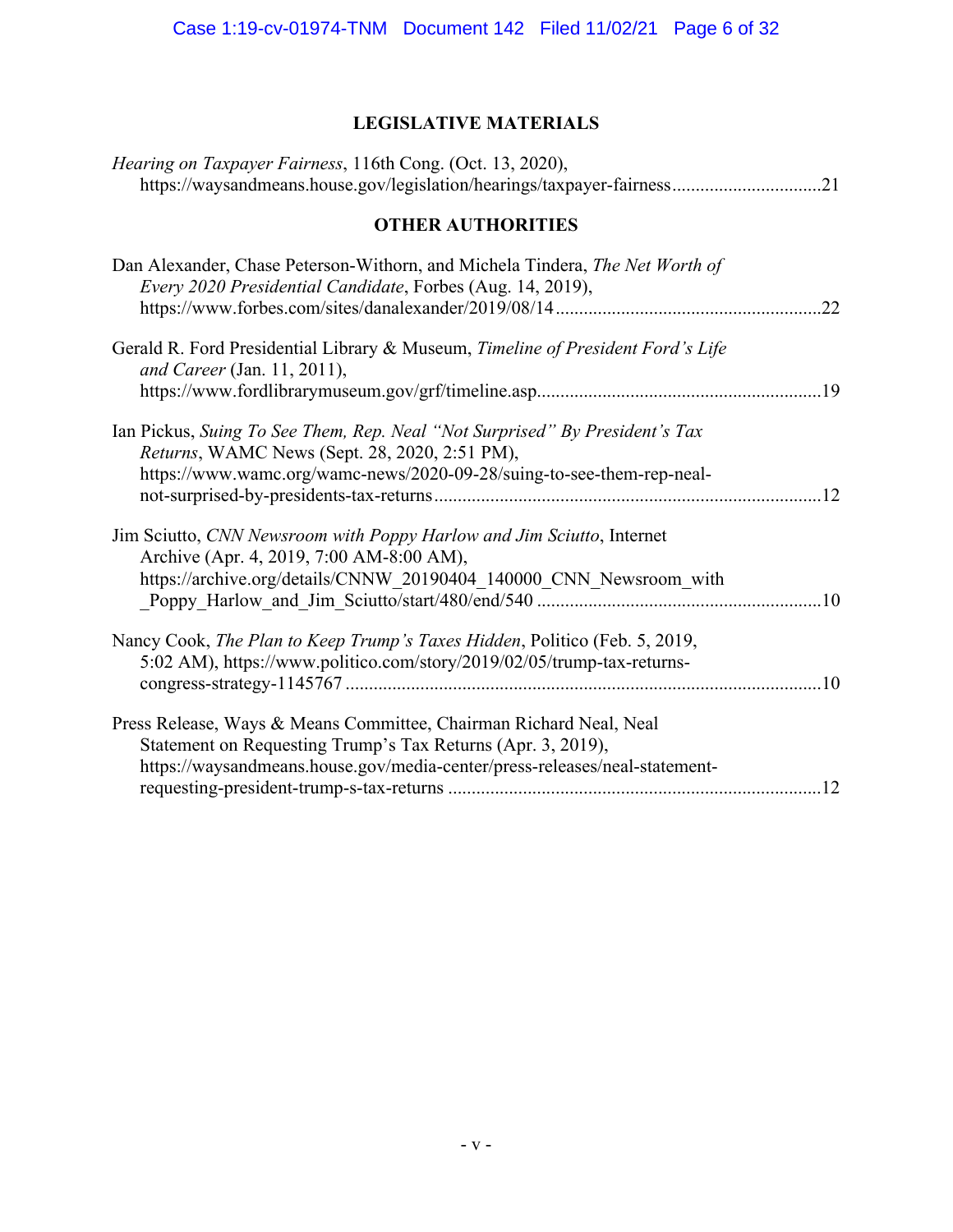#### **INTRODUCTION**

This case presents a challenge to Congress's ability to conduct a vital inquiry at the core of its Article I power: an investigation into whether a federal agency is capable of enforcing federal tax law adequately against a President like Mr. Trump, and into whether federal law is adequate to ascertain whether a President is vulnerable to conflicts of interest that could impair his ability to perform his constitutional duties. The Committee's correspondence with the Treasury Department carefully explained how Mr. Trump's Presidency presented these serious challenges and why the Committee needed access to his tax returns and related audit files to evaluate whether additional legislation is needed. The heart of Mr. Trump's response is that "everyone knows" that the Committee seeks his tax returns to damage him politically. Opp. 1. That speculation is neither a fact assumed to be true for purposes of this motion nor legally relevant. Under Supreme Court precedent, this Court must presume that the Committee's request serves its stated purposes.

Mr. Trump suggests that the sheer volume of supposedly factual detail in his pleading saves it from dismissal. The Court need not and should not accept his many legal conclusions couched as facts, fanciful inferences, or assertions that contradict the public record. But regardless, Mr. Trump's pleading fails not because it lacks factual detail but because those details are insufficient to impugn the validity of the request. It does not matter what Mr. Trump believes Chairman Neal's subjective motives were, or what other Members of Congress expressed about their hopes for obtaining Mr. Trump's tax returns, or (even if it were true) that the request *also* furthered law-enforcement or exposure purposes in addition to the stated legitimate purposes; what matters is that, acting for the Committee, Chairman Neal articulated purposes that plainly are within the scope of Congress's Article I powers.

Moreover, the request reflects an appropriately tailored response to the challenges raised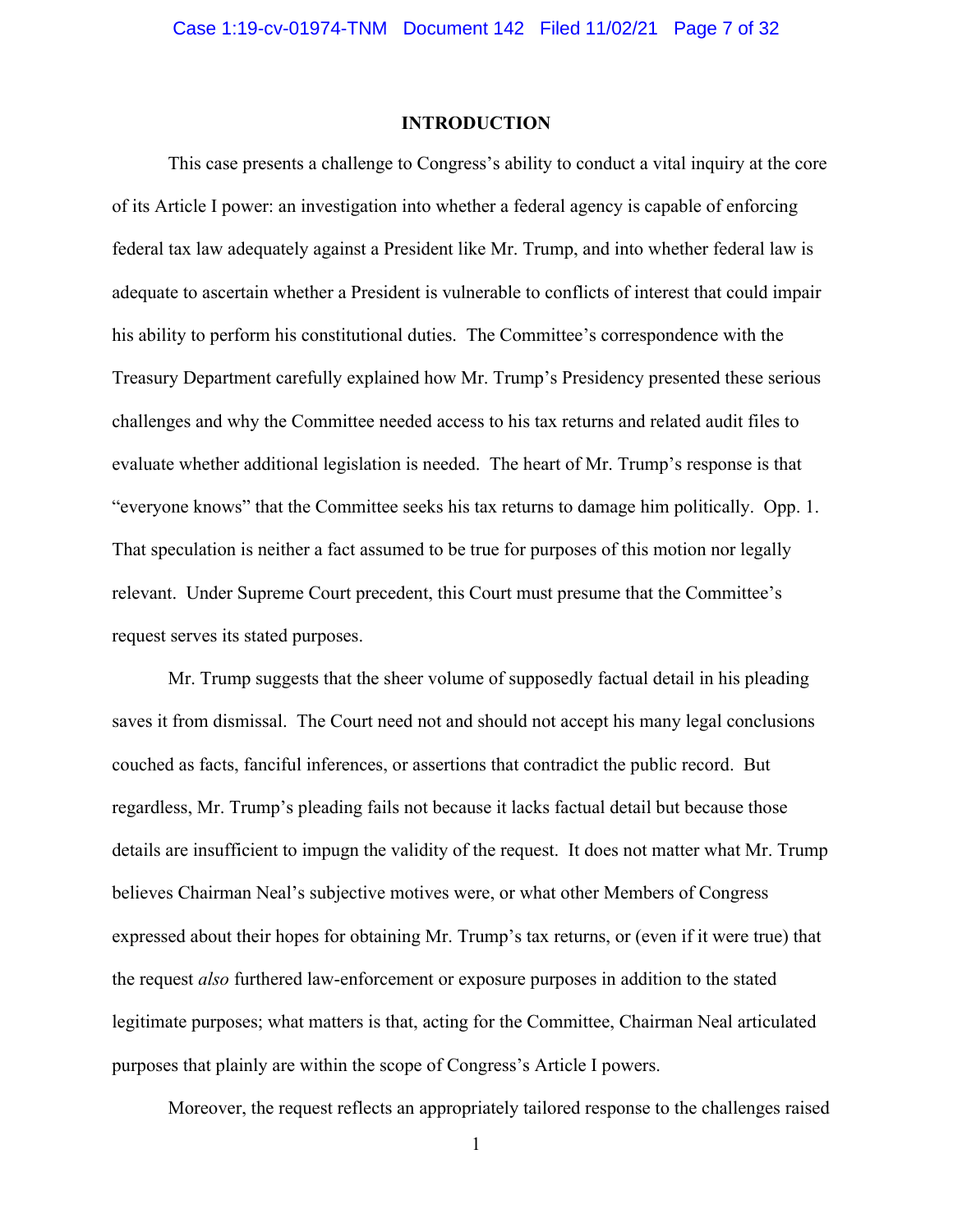#### Case 1:19-cv-01974-TNM Document 142 Filed 11/02/21 Page 8 of 32

by Mr. Trump's Presidency and the well-founded desire to address those challenges in the future—under any of the legal standards invoked by the parties. Mr. Trump's effort to impugn the legitimacy of the Committee's legislative aims boils down to the distressing proposition that a President's actions are categorically beyond Congress's purview—that Congress cannot legislate, for example, to ensure that the IRS treats Presidents like all other taxpayers under the law, or to mandate that Presidents avoid or at least reveal conflicts of interest that could impair their ability to faithfully perform their duties. Arguments like these have been rejected repeatedly by the courts and are fundamentally at odds with our system of government.

#### **ARGUMENT**

#### **I. MR. TRUMP'S CLAIMS ARE APPROPRIATELY RESOLVED ON A MOTION TO DISMISS**

Contrary to Mr. Trump's bid to push this case to summary judgment, this case can and should be resolved on a motion to dismiss. That is the posture in which the Supreme Court rejected similar challenges in other cases. *See Eastland v. U.S. Servicemen's Fund*, 421 U.S. 491, 494 (1975); *Tenney v. Brandhove*, 341 U.S. 367, 376 (1951). In doing so, the Court explained that a Congressional motion "to dismiss" a legislative-purpose claim must "be given the most expeditious treatment … because one branch of Government is being asked to halt the functions of a coordinate branch." *Eastland,* 421 U.S. at 511 n.17. The same is true here.

 being … construed" as advancing a "legitimate object." *McGrain v. Daugherty*, 273 U.S. 135, That approach, moreover, aligns with the substantive constitutional standard. The legitimate-purpose inquiry is a question of law, not of fact. Mr. Trump's suggestion that courts must engage in summary judgment or trial factfinding regarding the supposed true "purpose" for Congressional requests finds no support in precedent. Instead, the relevant question is whether the complainant's alleged facts can show that the Congressional request is not even "capable of 178 (1927); *see Eastland,* 421 U.S. at 511 & n.17. This deferential approach is analogous to the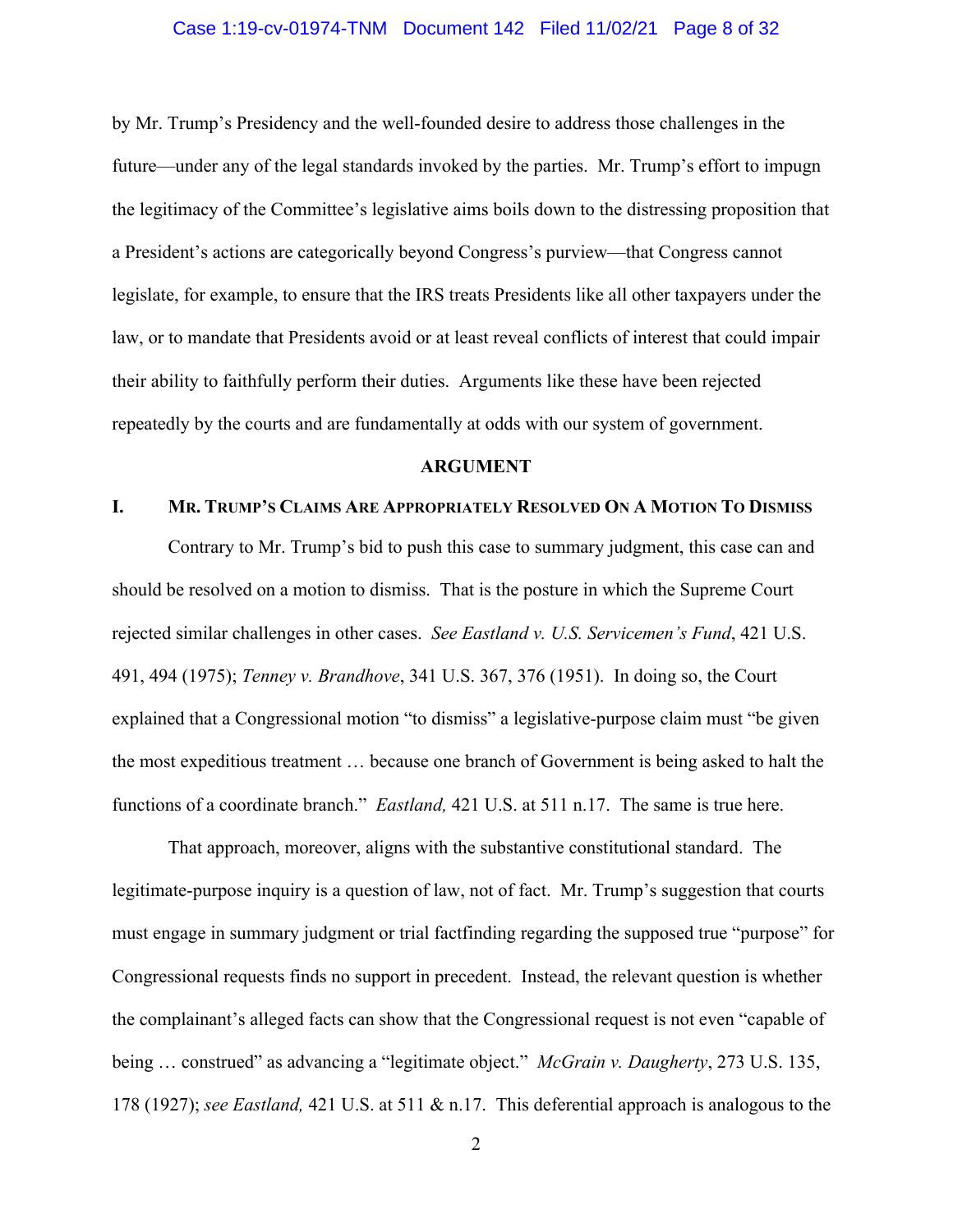#### Case 1:19-cv-01974-TNM Document 142 Filed 11/02/21 Page 9 of 32

<span id="page-8-0"></span>deference courts show Congress in other contexts where its basis or purpose for legislating is challenged. For example, under rational-basis review, the court's "inquiry is at an end" if "there are plausible reasons for Congress' action." *FCC v. Beach Commc'ns, Inc*., 508 U.S. 307, 313- 314 (1993) (quotation cleaned). Consequently, "a legislative choice is not subject to courtroom fact-finding and may be based on rational speculation." *Id.* at 315.

Mr. Trump fundamentally misunderstands this standard. Although his claims attempt to thwart an investigation by a Congressional committee, he asserts (at 13-14) that they should survive a motion to dismiss so long as the facts he alleges are "plausible." But Rule  $12(b)(6)$ , even in an ordinary case, requires more. A claim survives a motion to dismiss only if the plausible facts alleged actually entitle the claimant to relief under the applicable legal standard. *Ashcroft v. Iqbal*, 556 U.S. 662, 678-679, 683 (2009). Further, the established rule that legal conclusions and naked assertions are not to be credited, *see* MTD 14, knocks out points critical to Mr. Trump's claims. He asserts (at 1-2, 57) that he has "plausibly alleged" that "the Committee's request has an improper purpose," that the "'real object' of the Committee's request is non-legislative" and that "[i]nstead of studying legislation, the Committee seeks to expose President Trump's tax information for the sake of exposure." Those are bald conclusions, unsupported by the "factual content" in his pleading, *Iqbal*, 556 U.S. at 678; the actual facts he has alleged—even accepted as true—do not call into question the request's stated, facially legitimate purposes, *infra* pp. 5-14, or establish that compliance with the request will unduly interfere with the separation of powers, *infra* pp. 16-23.

Mr. Trump is also wrong (at 2) that if the Committee disagrees with his "view of the record," it "can do so at summary judgment." Again, the only questions before the Court whether the request serves a legitimate Congressional purpose, whether the request accords with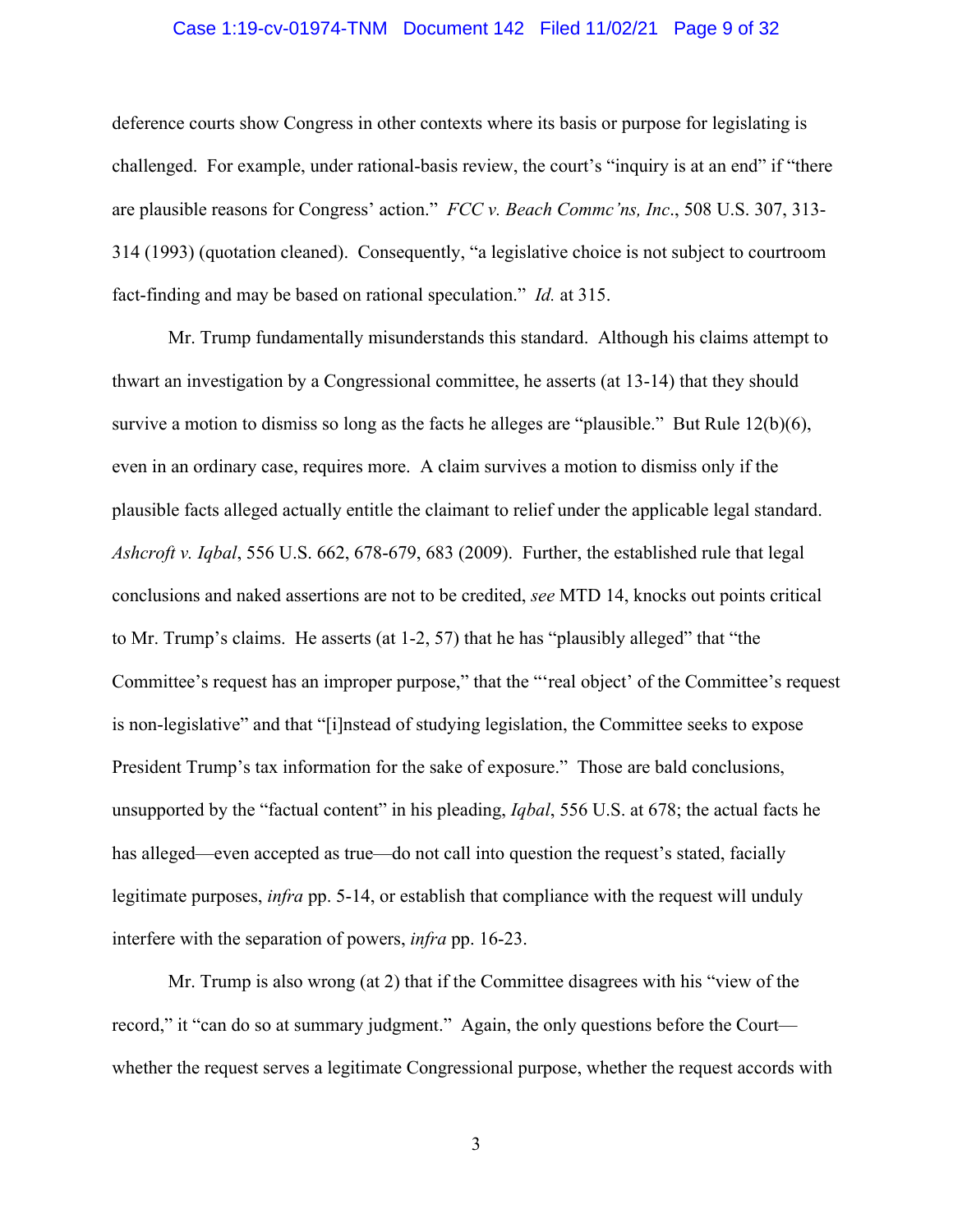#### Case 1:19-cv-01974-TNM Document 142 Filed 11/02/21 Page 10 of 32

the separation of powers, and whether Section  $6103(f)(1)$  is constitutional—are purely legal. And the Court has before it ample publicly available information from an undisputed documentary record to adjudicate those questions. Thus, the current record is as it would be on cross-motions for summary judgment. *See Trump v. Committee on Oversight & Reform of U.S. House of Representatives*, 380 F. Supp. 3d 76, 88-90 (D.D.C. 2019), *aff'd sub nom. Trump v. Mazars USA, LLP*, 940 F.3d 710 (D.C. Cir. 2019), *vacated and remanded on other grounds*, 140 S. Ct. 2019 (2020) (converting preliminary injunction briefing on legislative-purpose and separation-of-powers claims to cross-motions for summary judgment based on conclusion that "[t]he legal issues presented do not require the court to resolve any fact contests because the material facts are not in dispute"). Indeed, it is unclear what further proceedings Mr. Trump envisions or what further facts he seeks to discover. The Speech or Debate Clause's testimonial privilege would bar discovery to probe Committee Members' internal communication or intentions, *see Tenney*, 341 U.S. at 377-378; *Brown & Williamson Tobacco Corp. v. Williams*, 62 F.3d 408, 418 (D.C. Cir. 1995), and in any event legislators' *motives* are legally irrelevant and therefore could not be the subject of discovery or factfinding. *See infra* pp. 5, 9-10; *Trump*, 380 F. Supp. 3d. at 88-90 & n.21.

Even if the factual issues were subject to ordinary judicial factfinding, there would be no need to defer consideration of the extra-pleading material cited by the Committee until summary judgment. Those materials—which consist of the full text of Committee's letters to Treasury, the full text of the articles and other public records cited or quoted in Mr. Trump's pleading (with or without citation), and other public information sources whose "accuracy cannot reasonably be questioned," Fed. R. Evid. 201(b)(2)—are, as the Committee explained (at 8 n.5, 14-15, 24), properly the subject of judicial notice. Mr. Trump asserts (at 14-16) that the Court cannot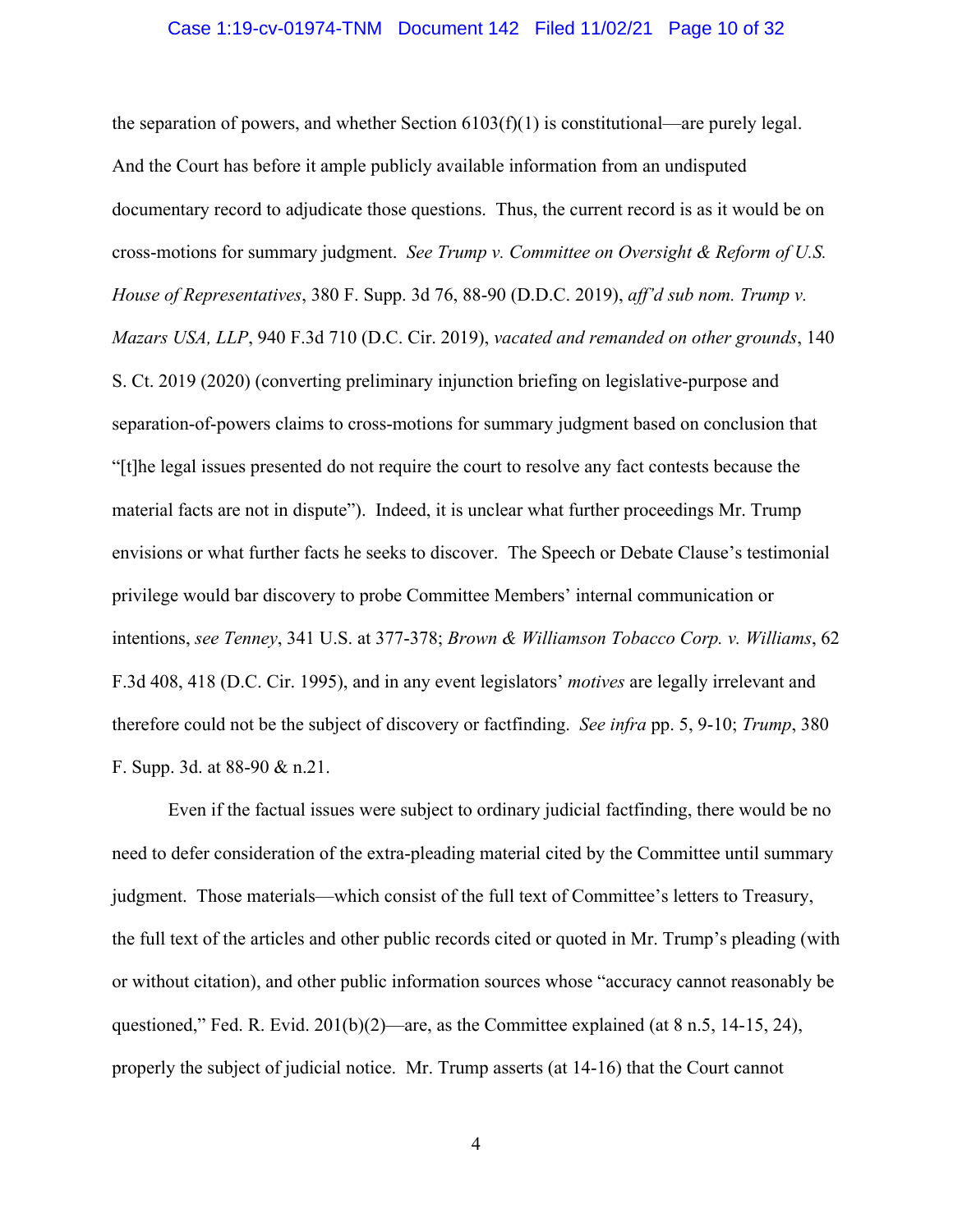#### Case 1:19-cv-01974-TNM Document 142 Filed 11/02/21 Page 11 of 32

<span id="page-10-0"></span>of the reports' contents. The D.C. Circuit has recognized that this type of evidence from the consider public news reports regarding his statements or even portions of reports and statements on which he himself relies. But the facts that these reports were published and that some of them are cited in the request are appropriate subjects for judicial notice; they provide relevant information about the purpose of Congress's request without any need to determine the veracity Committee's own request and public sources are proper bases on which to determine whether Congress acted in its legislative capacity. *Shelton v. United States*, 404 F.2d 1292, 1297 (D.C. Cir. 1968); *see Trump*, 380 F. Supp. 3d. at 88-90.

These civil procedure principles are informed by significant separation-of-powers concerns: Were it sufficient to simply allege that a Congressional committee acted for political or other purposes while ignoring the Committee's expressed rationale, protracted litigation could ensue every time Congress issued a subpoena or request. That would allow complainants to compel the judiciary to undertake intrusive factfinding that would impair Congress's investigative powers and damage Congress's ability to carry out its constitutional duties. *See Trump v. Mazars USA, LLP,* 140 S. Ct. 2019, 2033 (2020) (rejecting standard that would "risk seriously impeding Congress in carrying out its responsibilities").

#### **II. THE COMMITTEE'S REQUEST ADVANCES VALID CONGRESSIONAL PURPOSES**

## **A. Mr. Trump's Assertions Of Impermissible Purpose Are Legally Insufficient And, In Any Event, Unsupported by Plausible Allegations**

As the Committee explained (at 15-20), the request here satisfies Article I because it is "related to, and in furtherance of," multiple valid Congressional purposes—that is, "subject[s] on which legislation could be had." *Mazars*, 140 S. Ct. at 2031. Mr. Trump responds (at 51, 56-57) that he has plausibly alleged that the "primary purpose" of the request is to expose for the sake of exposure or to conduct law enforcement. That argument fails for several reasons.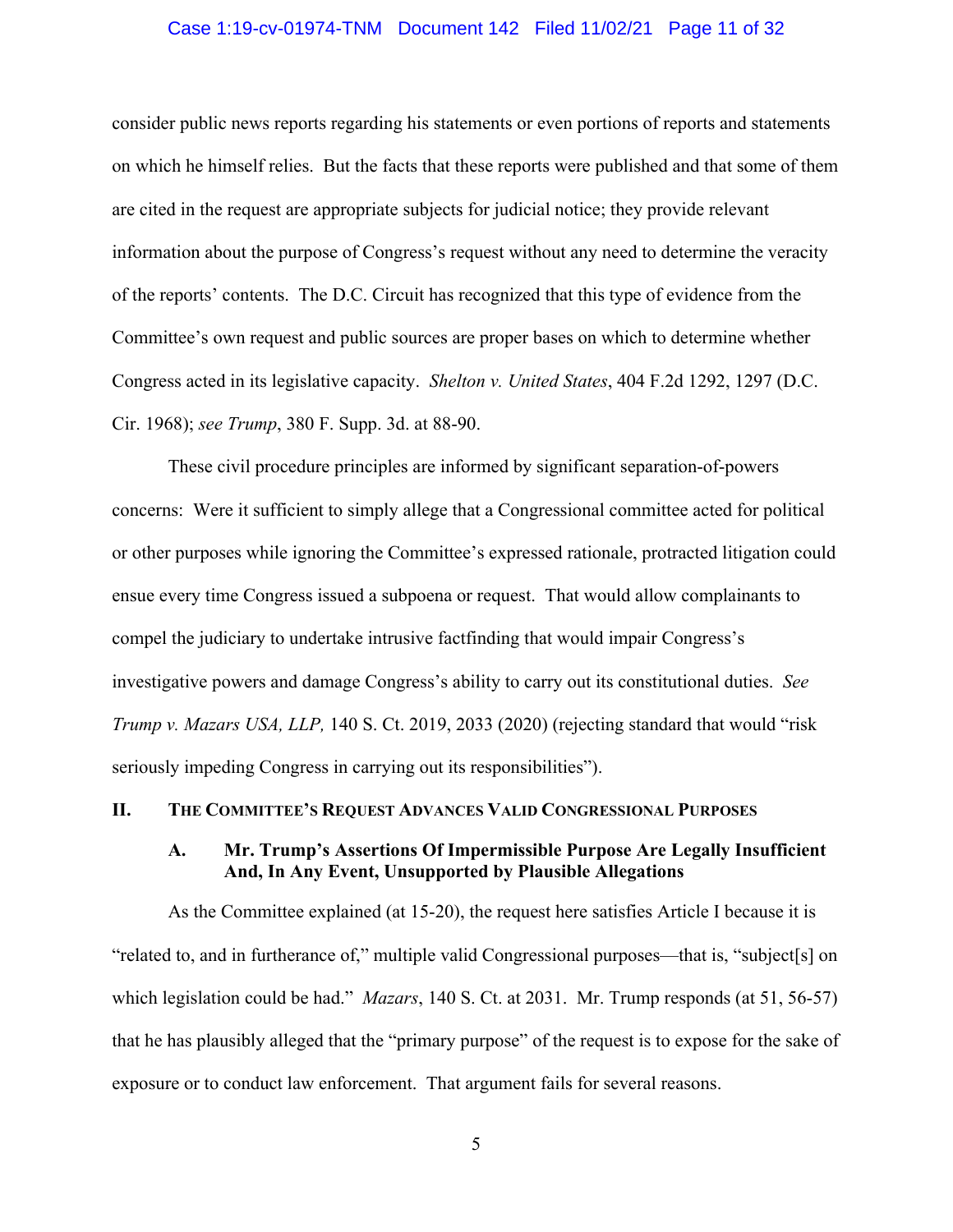#### Case 1:19-cv-01974-TNM Document 142 Filed 11/02/21 Page 12 of 32

1. In hopes of avoiding the admitted bar on judicial inquiry into Congressional motives, Mr. Trump deems (at 52-53) the legislator statements he relies on as relating to "purpose" instead. But the distinction between motive and purpose is "a fine one that may disappear in practice." *Jewish War Veterans of USA, Inc. v. Gates*, 506 F. Supp. 2d 30, 60 (D.D.C. 2007). Indeed, the Supreme Court "has recognized from Chief Justice Marshall" to the present "that determining the subjective intent of legislators is a perilous enterprise," for both "judges" and "legislators." *Edwards v. Aguillard*, 482 U.S. 578, 637-639 (1987) (Scalia, J., dissenting). Additionally, Congress "is composed of elected members who stand for reelection," so it is "neither unusual nor illegitimate for partisan or other political considerations to factor into Congress's work." 2021 OLC Op. at 26. Consequently, courts prudently avoid Mr. Trump's game and sustain Congressional action when the legislative body's statements evince a valid purpose. *Trump v. Mazars USA LLP*, No. 19-cv-01136, 2021 WL 3602683, at \*10 (D.D.C. Aug. 11, 2021), *appeal docketed*, No. 21-5176 (D.C. Cir. Aug. 16, 2021) (finding no basis to invalidate subpoena "on improper purpose grounds" when "facially valid legislative purposes" were present); *cf. Jewish War Veterans*, 506 F. Supp. 2d at 62 (declining to police line between purpose and motive, given practical difficulties and "sensitive constitutional interests"). That accords with the dictate that courts are "bound to presume that the action of the legislative body was with a legitimate object, if it is capable of being so construed." *McGrain*, 273 U.S. at 178.

However, even if Mr. Trump's assertions involved purpose rather than motive (and even if they were supported by plausible factual allegations), they would still be legally insufficient because the face of the request demonstrates that it would *also* further multiple valid legislative purposes. *See* MTD 15-20. And Article I requires only the *presence* of a legitimate legislative purpose—not the *absence* of any alleged improper purpose. Even if Mr. Trump's assertions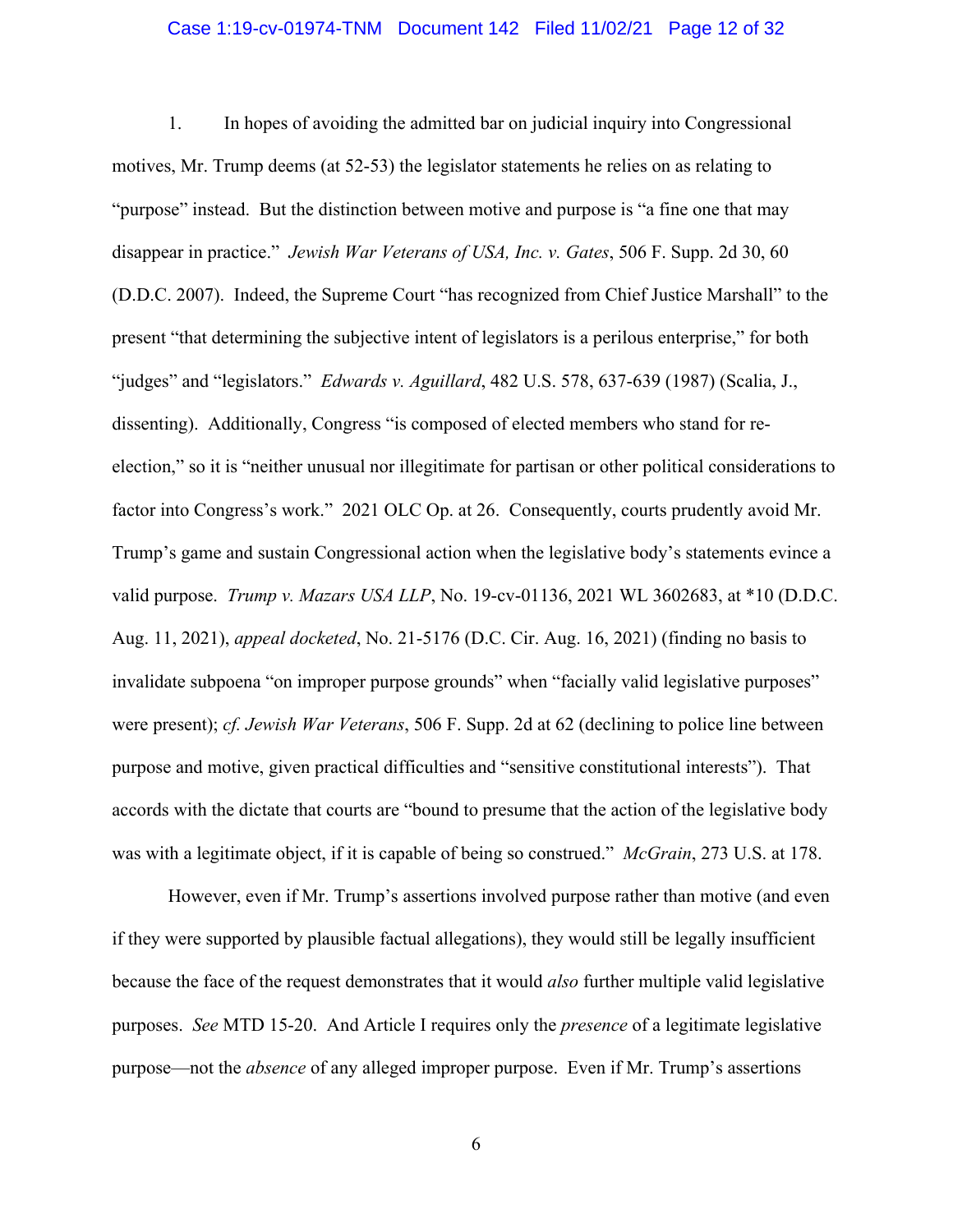#### Case 1:19-cv-01974-TNM Document 142 Filed 11/02/21 Page 13 of 32

were true, the Supreme Court has said an impermissible purpose (such as exposure for the sake of exposure) "would not vitiate an investigation which had been instituted by a House of Congress if that assembly's legislative purpose is being served." *Watkins v. United States*, 354 U.S. 178, 200 (1957); s*ee* MTD 17-20. Any other rule of law would severely constrain Congress's "broad and indispensable" constitutional authority "to obtain information." *Mazars*, 140 S. Ct. at 2031 (quotation cleaned). Asking courts to divine and rank all the supposed purposes driving a legislative act asks the impossible. In light of this constitutional reality, "courts should not go beyond the narrow confines of determining that a committee's inquiry may fairly be deemed within its province." *Eastland*, 421 U.S. at 506 (quotation cleaned).

These tenets are *supported* by the precedent Mr. Trump cites. For example, in upholding the legality of a Congressional investigation, *Barenblatt v. United States* reiterated that "[s]o long as Congress acts in pursuance of its constitutional power, the Judiciary lacks authority to intervene." 360 U.S. 109, 132 (1959). The Court referred to the Congressional inquiry's "primary purpose" only descriptively, not to prescribe an Article I requirement. *Id.* at 133. Indeed, in a decision later endorsed in substance by the Supreme Court, the D.C. Circuit had concluded that because a statement showing a purpose to expose did "not negate the presence of other, … legitimate[] purposes of the inquiry, the presumption of valid purposes is still operative and unrebutted." *Barenblatt v. United States*, 240 F.2d 875, 881 (D.C. Cir. 1957), *vacated on other grounds*, 354 U.S. 930 (1957) (per curiam). Similarly, the Supreme Court in *McGrain* did not probe any "evidence" to attempt to identify the Senate's "real object"; it "*presum[ed]*" the Senate's "real object" was legitimate, in the absence of any "express avowal of the object." 273 U.S. at 178 (emphasis added). The Court declared "wrong" the lower court's determination that the Senate's "contemplation … of taking action other than legislation … invalidated the entire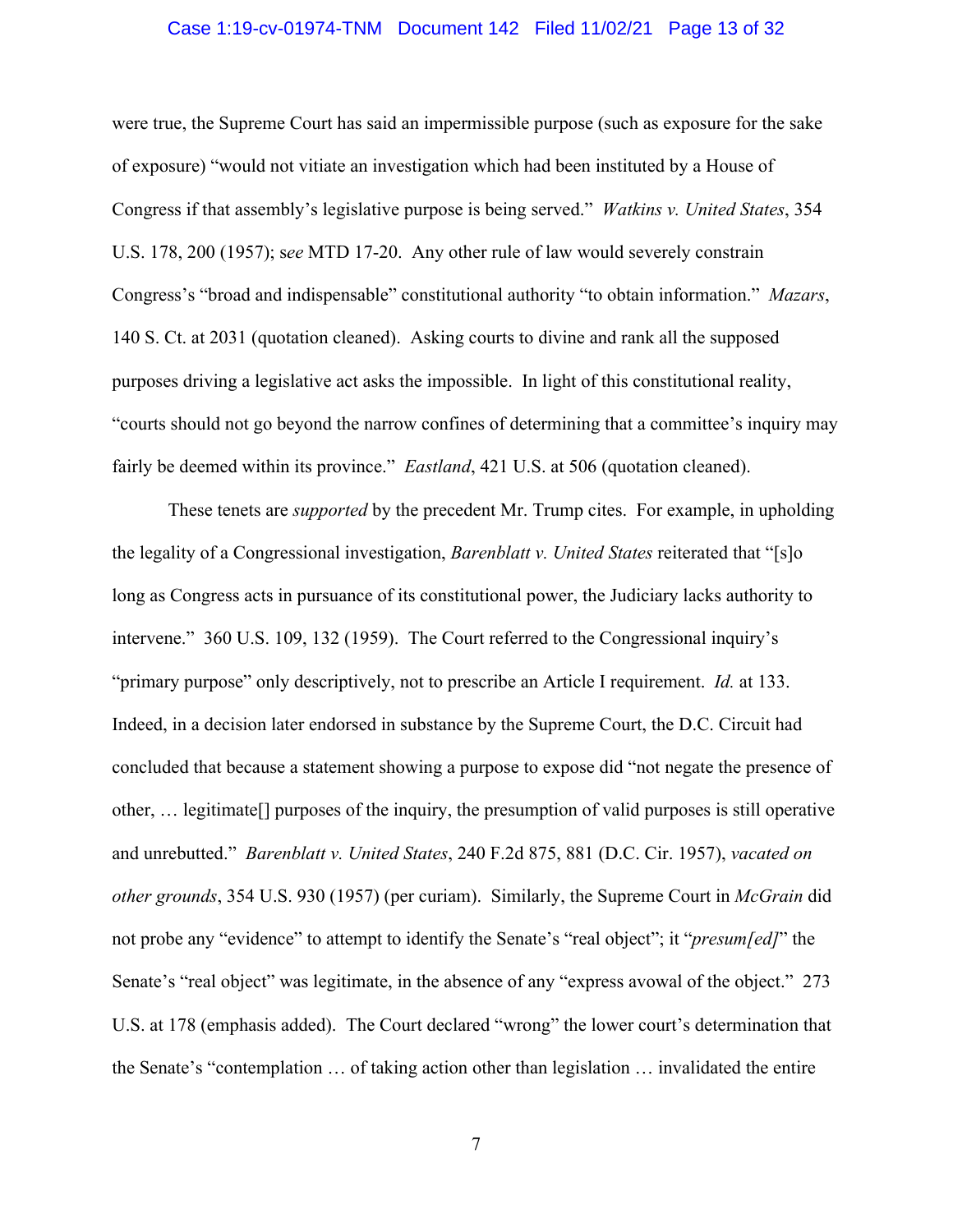#### Case 1:19-cv-01974-TNM Document 142 Filed 11/02/21 Page 14 of 32

<span id="page-13-0"></span>subject to which the inquiry referred." *Id.* (emphasis added).<sup>1</sup> proceeding." *Id.* at 176-177 (quotation cleaned). And *Kilbourn v. Thompson* used the word "gravamen" not to approve a searching judicial inquiry into the primary purpose but merely to summarize the nature of the Congressional investigation. 103 U.S. 168, 195 (1880). The Court invalidated the investigation only upon finding "that it could result in *no valid legislation* on the

Mr. Trump quotes (at 1) the Supreme Court's remark in *Mazars* that it need not "blind" itself "to see what all others can see and understand," 140 S. Ct. at 2034 (quotation cleaned). But neither *Mazars* nor the cases it was quoting made that statement to authorize judicial piercing of Congress's stated purpose to determine its supposedly *real* purpose. *Mazars*, for example, meant only that the subpoenas at issue did in fact "implicate[]" weighty "separation of powers concerns" even though they were served on private entities. *Id.* As the Committee explained (at 22), the presumption that Congress's expressed purpose is valid can be overcome only if it is "obvious" that "a committee's investigation has exceeded the bounds of legislative power," *Tenney*, 341 U.S. at 378—perhaps if the stated purpose is entirely disconnected from or contrary to the request, *see Dep't of Commerce v. New York*, 139 S. Ct. 2551, 2575 (2019) ("we cannot ignore the disconnect between the decision made and the explanation given").

Finally, Mr. Trump argues (at 55) that none of the above analysis applies here because the presumption of regularity is inapplicable at the pleading stage. That is nonsense. As noted *supra* p. 2, the Supreme Court has repeatedly resolved the legislative-purpose issue on motions to dismiss, and in each of those cases the presumption applied with full force. Dismissal was at

 $<sup>1</sup>$  Mr. Trump's Establishment Clause precedent (Opp. 52) also supports the Committee</sup> because those decisions show that the presence of an illegitimate purpose will not vitiate an act that *also* serves a legitimate one. *See Bauchman ex rel. Bauchman v. West High School*, 132 F.3d 542, 560 (10th Cir. 1997); *accord Wallace v. Jaffree*, 472 U.S. 38, 56 (1985); *Sherman ex rel. Sherman*, 623 F.3d 501, 507 (7th Cir. 2010).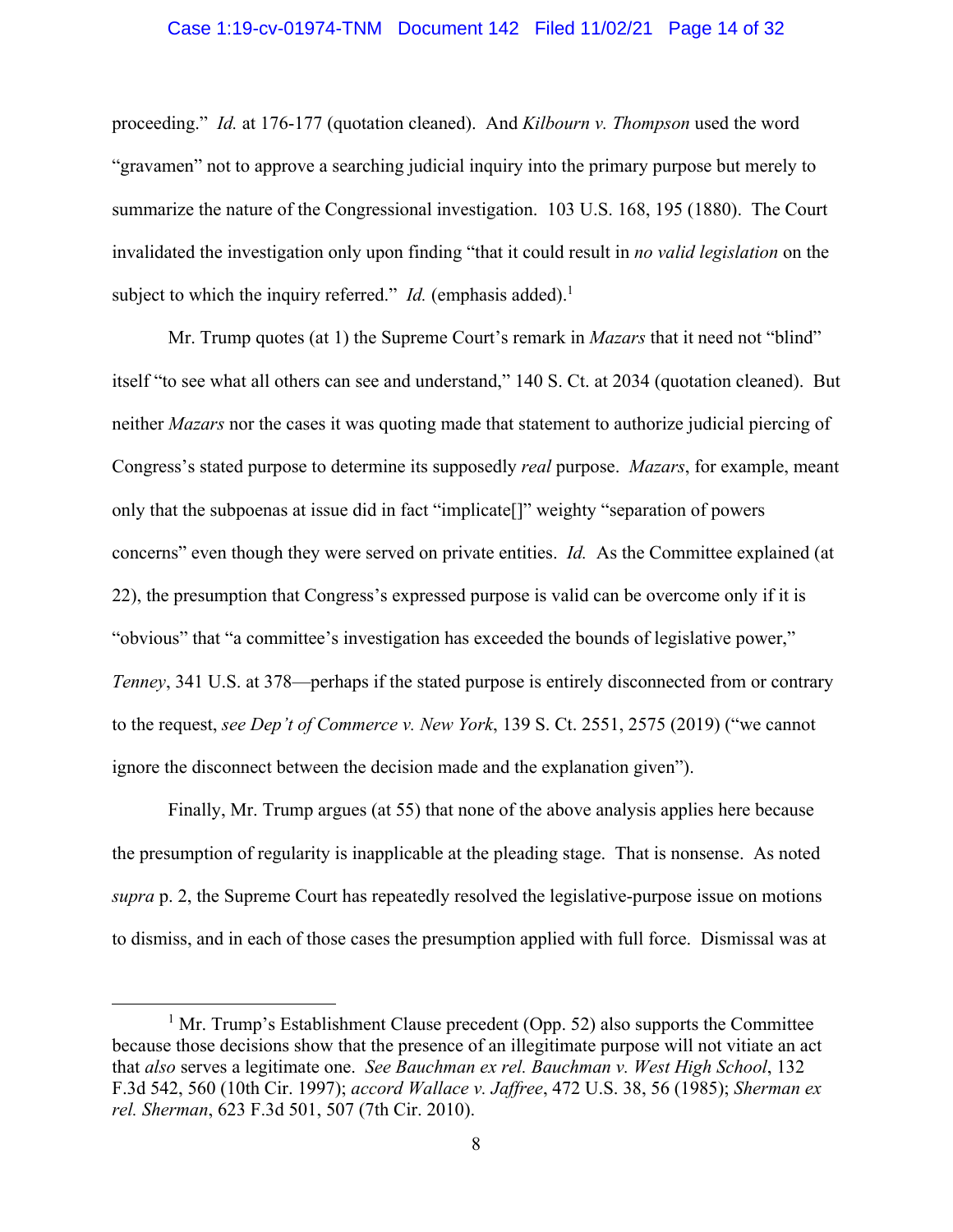#### Case 1:19-cv-01974-TNM Document 142 Filed 11/02/21 Page 15 of 32

issue in *Tenney*. The Court stressed that a Congressional committee's investigation would be invalidated only if it *obviously* exceeded Congress's power (as just quoted), despite the plaintiff's "claim of an unworthy purpose," because "courts should not go beyond the narrow confines of determining that a committee's inquiry may fairly be deemed within its province." 341 U.S. at 377-378. *Eastland* too involved review of a dismissal, and the Court there followed the same approach, reiterating that "the scope of [the] inquiry is narrow," even though the plaintiffs had alleged that "the 'sole purpose' of the investigation" was "'public disclosure.'" 421 U.S. at 506-508. Mr. Trump's argument relies exclusively on out-of-circuit cases that, without exception, did not involve review of a Congressional investigation's legislative purpose. *See* Opp. 55-56. That case law has no relevance here.

2. In any event, Mr. Trump's claims fail as a matter of law under his own framework. Even if the presence of an improper purpose could negate the request's facially legitimate Article I objectives, the only "objective evidence" (Opp. 53) relevant to the purpose inquiry would be Chairman Neal's statements. As previously explained (MTD 22), only the Committee Chair is authorized under 26 U.S.C. § 6103(f) to issue a request, only the Chair is empowered to issue a subpoena under House Rules, and indeed there was no Committee vote on the matter. Mr. Trump calls (at 63) this argument "odd" because "it was the Committee, not Chairman Neal, who filed this suit." Not at all; the Chair acted for the Committee in issuing the requests, and the Committee then sued to protect its institutional interests. It cannot be that a challenger can cherry-pick statements by individual legislators to defeat an action taken by a legislative body or a different legislator duly authorized to act on the body's behalf. *See United States v. O'Brien*, 391 U.S. 367, 384 (1968) ("What motivates one legislator ... is not necessarily what motivates scores of others."). Mr. Trump also argues (at 63) that the Court is not limited to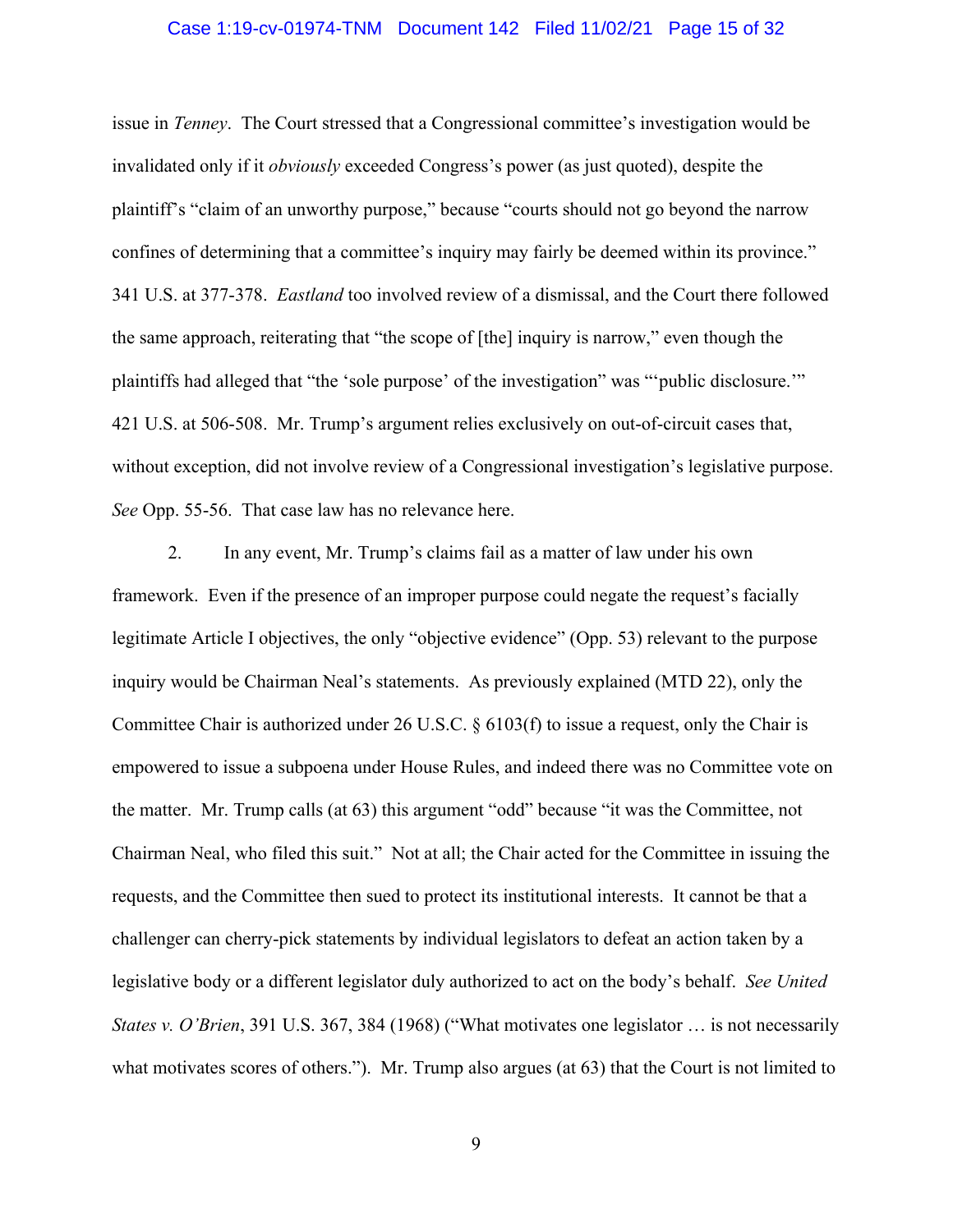#### Case 1:19-cv-01974-TNM Document 142 Filed 11/02/21 Page 16 of 32

 into his "unexpressed" reasons for issuing the request—*i.e.*, his motives. *See id.*; *supra* p. 4.<sup>2</sup> Chairman Neal's statements because Mr. Trump has plausibly alleged that "Democrats worked as a unit." But as Mr. Trump correctly acknowledges, individual legislators' reasons for wanting to see his tax returns go to their *motives*, not the Committee's *purpose*, *see* Opp. 52 ("Motive is why an individual Member sponsored or supported an action." (quotation cleaned)), and again, courts cannot invalidate a Congressional request based on *motive*. Indeed, whether other Members influenced Chairman Neal could be determined only through an impermissible inquiry

Mr. Trump barely attempts to argue that Chairman Neal's statements evidence improper purpose. Without quoting or citing any text, Mr. Trump asserts (at 63) that "the formal request … reveals improper purposes on its face." A perusal of Chairman Neal's letters shows that to be false. *See* MTD 16-20. Mr. Trump then contends (at 61, 63) that Chairman Neal admitted he "'constructed' a 'product' that gave the Committee the best chance to win in court." That contention misleadingly combines two separate statements. In one, Chairman Neal said, "I think the idea here is to avoid the emotion of the moment and make sure that the product stands up under critical analysis."<sup>3</sup> In the other, he said, "This is likely to wind its way through the federal court system, and we wanted to make sure that the case that we constructed was in fact one that would stand up under critical scrutiny of the federal courts."<sup>4</sup> As the Committee explained (at 8, 24-25), such statements show merely that Chairman Neal was appropriately mindful of applicable law; they do not plausibly indicate that Chairman Neal's statements of purpose were

 $2^2$  Mr. Trump's unsupported allegation (at 63) that the Speaker "had to approve Chairman Neal's request" is false.

<sup>&</sup>lt;sup>3</sup><https://www.politico.com/story/2019/02/05/trump-tax-returns-congress-strategy>-1145767; *compare* Am. Counterclaims/Cross-claims ¶ 90.

<sup>&</sup>lt;sup>4</sup> [https://archive.org/details/CNNW\\_20190404\\_140000\\_CNN\\_Newsroom\\_with\\_Poppy](https://archive.org/details/CNNW_20190404_140000_CNN_Newsroom_with_Poppy)\_ Harlow and Jim Sciutto/start/480/end/540; *compare* Am. Counterclaims/Cross-claims ¶ 127.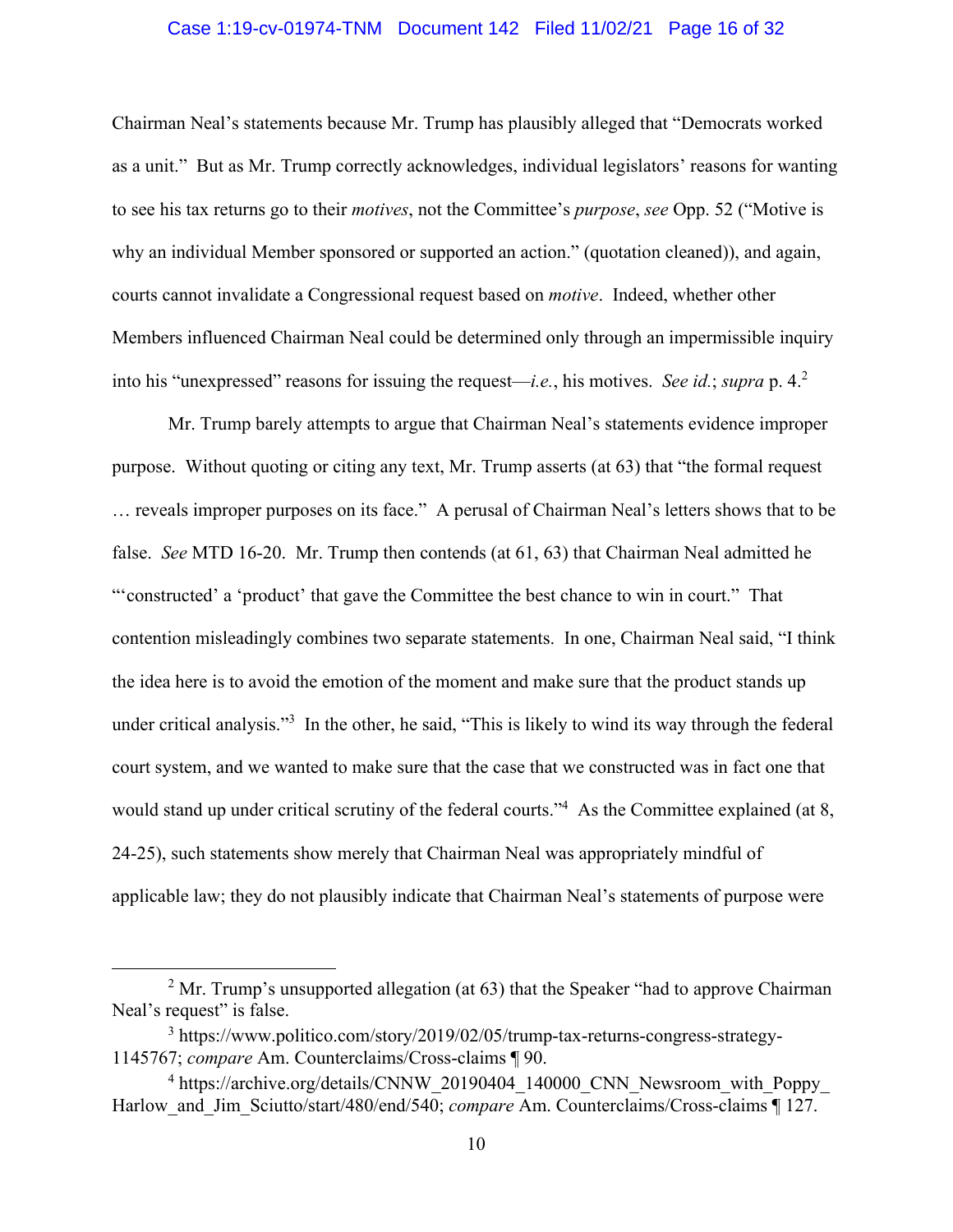#### Case 1:19-cv-01974-TNM Document 142 Filed 11/02/21 Page 17 of 32

pretextual. Otherwise, any public acknowledgement of such a deliberative process could be used to invalidate any Congressional action.

Mr. Trump argues (at 63) that "Chairman Neal also made many statements during the 115th Congress … about his purpose of publicly exposing President Trump's tax returns," but as Mr. Trump's own case citations demonstrate, those statements do not provide evidence of purpose—even on a motion to dismiss—because they are not "temporally connected" to the challenged government action. *See Bauchman ex rel. Bauchman v. West High School*, 132 F.3d 542, 560 (10th Cir. 1997) (finding "allegations regarding … past conduct" insufficient to state claim of religious purpose). That is particularly true insofar as the alleged statements evidence the goal of winning back the majority in the House, since even the 2019 Request post-dated that election.

president's tax forms audited by the Internal Revenue Service?"<sup>5</sup> Mr. Trump asserts (at 63) that Chairman Neal "made similar statements as Chairman," but his only allegations to support that contention are illustrative of his pleading's tendency to decontextualize and distort Chairman Neal's words. His pleading alleges, for example, that Chairman Neal "said that unraveling President Trump's 'sophisticated tax avoidance' is a 'reason for the president to release his tax forms.'" Am. Counterclaims/Cross-claims ¶ 145. But that quoted statement actually called for voluntary release based on the complexity of Mr. Trump's tax circumstances—which is entirely consistent with the request's stated objectives. During the same interview, Chairman Neal said, "The basis of our [request] was, how is a

Similarly, Mr. Trump alleges that "in a press release issued on the same day as the [2019]

<sup>5</sup> <https://www.wamc.org/wamc-news/2020-09-28/suing-to-see-them-rep-neal-not>surprised-by-presidents-tax-returns.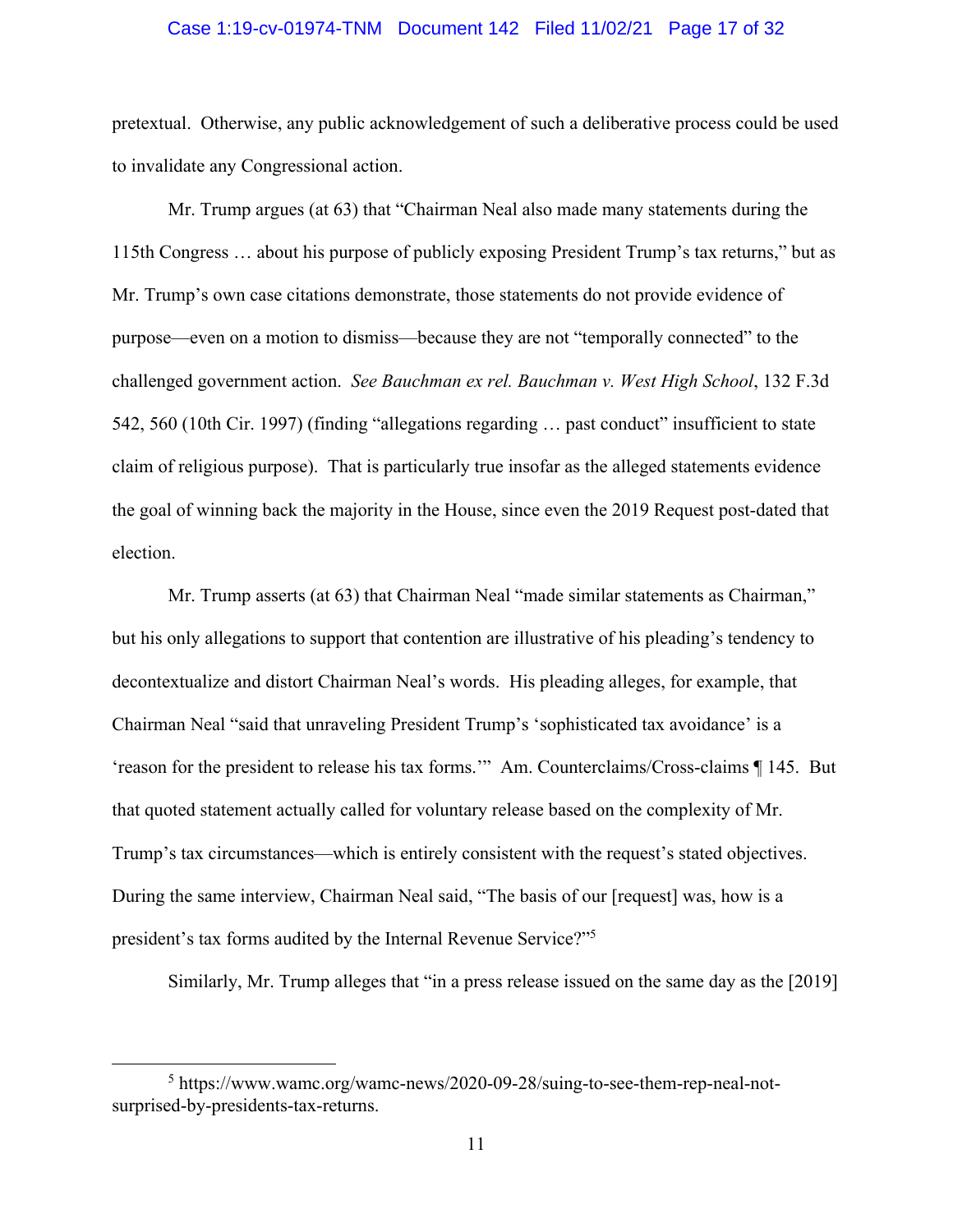#### Case 1:19-cv-01974-TNM Document 142 Filed 11/02/21 Page 18 of 32

request, Chairman Neal said that the request would help the Committee determine whether President Trump is 'complying with' the tax laws." Am. Counterclaims/Cross-claims ¶ 143. But this again decontextualizes the Chairman's full statement. The *actual* press release said (consistent with the request's text): "The Ways and Means Committee in particular has a responsibility to conduct oversight of our voluntary Federal tax system and determine how Americans—including those elected to our highest office—are complying with those laws. It is also our duty to evaluate the operation of the Internal Revenue Service in its administration and enforcement of the tax laws."<sup>6</sup> The Chairman's full statement clearly is in line with the request's legislative purposes, and does not support Mr. Trump's argument that the Committee's real purpose is public exposure or law enforcement.

Nor does the request's focus "on the business and finances of one person" (Opp. 66) transform it into law enforcement. In *McGrain*, the subpoena focused on one person, yet the Supreme Court discerned no impermissible intent to "try [him] before [the] committee for any crime or wrongdoing." 273 U.S. at 179; *see also Mazars*, 140 S. Ct. at 2032. "[A]n investigation may properly focus on one individual if that individual's conduct offers a valid point of departure for remedial legislation." *Trump v. Mazars USA, LLP*, 940 F.3d 710, 729 (D.C. Cir. 2019). Here, Mr. Trump is a "logical starting point" because of the unprecedented concerns his Presidency raised. *Id.*; *see* MTD 37-38; *infra* p. 22.

3. Finally, even if the statements of individual Committee Members were relevant to the purpose inquiry, the statements Mr. Trump cites would not vitiate the request because they do not evidence impermissible purpose, putting aside the fact that most predate even the 2019

<sup>&</sup>lt;sup>6</sup><https://waysandmeans.house.gov/media-center/press-releases/neal-statement>requesting-president-trump-s-tax-returns.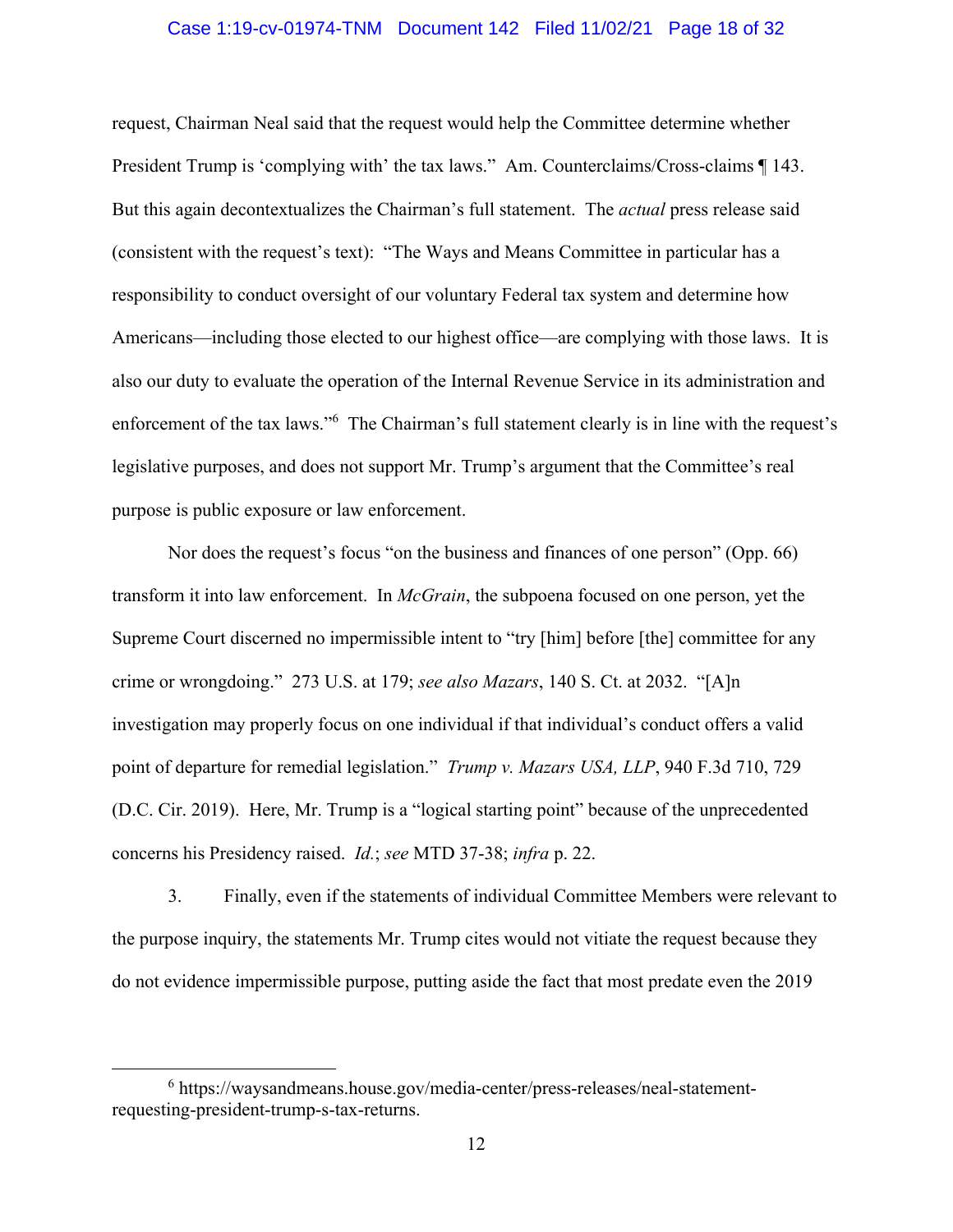#### Case 1:19-cv-01974-TNM Document 142 Filed 11/02/21 Page 19 of 32

<span id="page-18-0"></span>Request and thus are temporally irrelevant, *see* Am. Counterclaims/Cross-claims ¶¶ 24, 26, 28- 29, 35-40, 47, 60-61, 64, 68-69, *see supra* p. 11. Mr. Trump never responds to the Committee's argument (at 26) that the pleading's repeated references to concerns over his "tax evasion," selfdealing, "foreign entanglements," "corrupt[ion]," "fraud," and "crimes," Am.

Counterclaims/Cross-Claims ¶¶ 45-46, 51, 59, 96, 100-101, 143-145, 147, 164, 169, 177, 271- 272, *belie* any reasonable inference that the request is driven by exposure *solely* for the sake of exposure. Those allegations show, at most, that Members of Congress had "interest in past illegality," and were considering "possible remedial legislation" to address that illegal conduct, *Mazars*, 940 F.3d at 728, such that any resulting exposure would be informing "the public ... concerning the workings of its government" and possible "corruption, maladministration, or inefficiency," *Watkins*, 354 U.S. at 200 & n.33; *see also Badwal v. Board of Trs. of Univ. of D.C.*, 139 F. Supp. 3d 295, 311 (D.D.C. 2015) ("[I]n spite of the requirement that the Court draw all reasonable inferences in the plaintiff's favor, some factual allegations will render certain inferences unreasonable."). That is firmly within Congress's power.

Mr. Trump's remaining "smoking guns" (Opp. 60) are nothing of the kind. The pleading's only reference to "examining President Trump's net worth" (*id.*) is based on statements regarding his "financial positions in domestic and foreign companies," *i.e.*, conflicts of interest, Am. Counterclaims/Cross-claims ¶ 104. And the 2021 Request was issued *after* the 2020 election, *see* Am. Counterclaims/Cross-claims ¶ 252, so its purpose cannot have been to harm Mr. Trump's 2020 campaign (Opp. 60). Nor is Mr. Trump correct (at 60) that Committee Members' supposed changing of position provides "circumstantial evidence of … improper purpose." That conception of the law does not reflect legislative reality and is unsupported by any precedent involving Congressional investigations.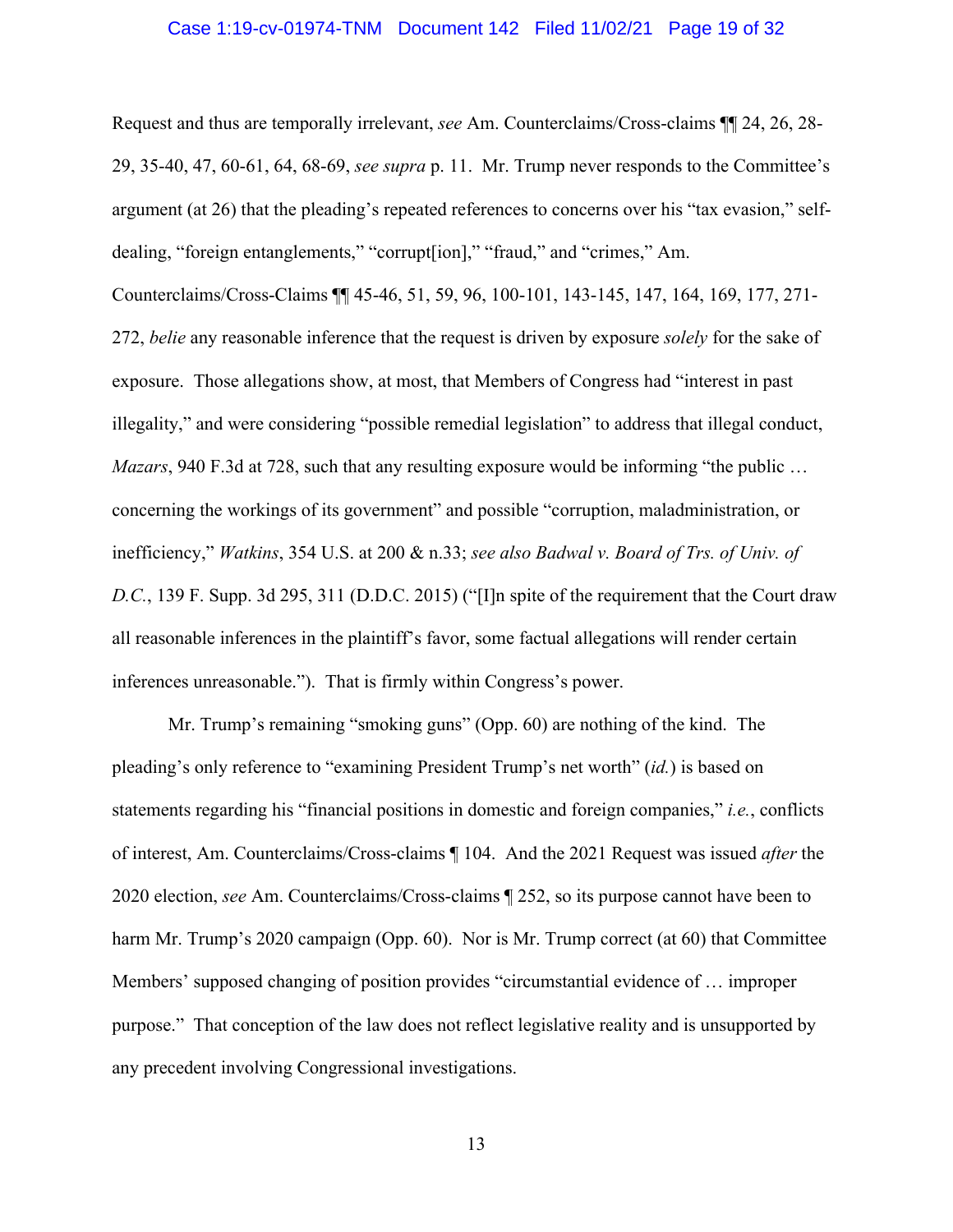#### Case 1:19-cv-01974-TNM Document 142 Filed 11/02/21 Page 20 of 32

Also wrong is Mr. Trump's argument (at 64-67) that the request constitutes impermissible law enforcement. That Members "referred to" conduct that "would have been violations of state and local law" (Opp. 66) misses the point because the request concerns conduct that "could be the subjects of appropriate [federal] legislation." *Shelton*, 404 F.2d at 1297. And, with respect to Mr. Trump's assertion (at 67) that the Committee intended to "double-check[] [Mr. Trump's] tax compliance," that would not constitute an encroachment on the Executive Branch, any more than other ordinary oversight, given that the Committee's review could not lead to Congressional *enforcement* against Mr. Trump.

#### **B. The Request Is Relevant To Legislation That May Be Had**

Both parts of Mr. Trump's contention (at 67) that the request "seeks information that is either not pertinent to valid legislation or that is pertinent to invalid legislation" are incorrect.

First, Mr. Trump contends (at 68-69) that the request "will not reveal relevant information concerning emoluments or conflicts of interest." But as the Committee previously explained (at 17-18, 29-30, 38-41) and elaborates below (*infra* pp. 20-21), its request could indeed reveal useful information on these issues.

Second, Mr. Trump's argument (at 69-73) that any contemplated laws "would be unconstitutional" is wrong. His admitted burden at this stage is substantial: he must show that the request "could result in *no* valid legislation." *Mazars*, 940 F.3d at 736; *see* MTD 29. He comes nowhere close. His contentions reflect the absurd view that a President, even when acting in his personal capacity, is categorically beyond Congress's purview. As the Supreme Court has explained, "separation of powers does not mean that the branches 'ought to have no *partial agency* in, or no *controul*, over, the acts of each other.'" *Clinton v. Jones*, 520 U.S. 681, 702-703 (1997) (quoting *The Federalist* No. 47, at 325-326 (J. Cooke ed., 1961)).

Congress could clearly pass valid legislation governing the IRS's audit of Presidential tax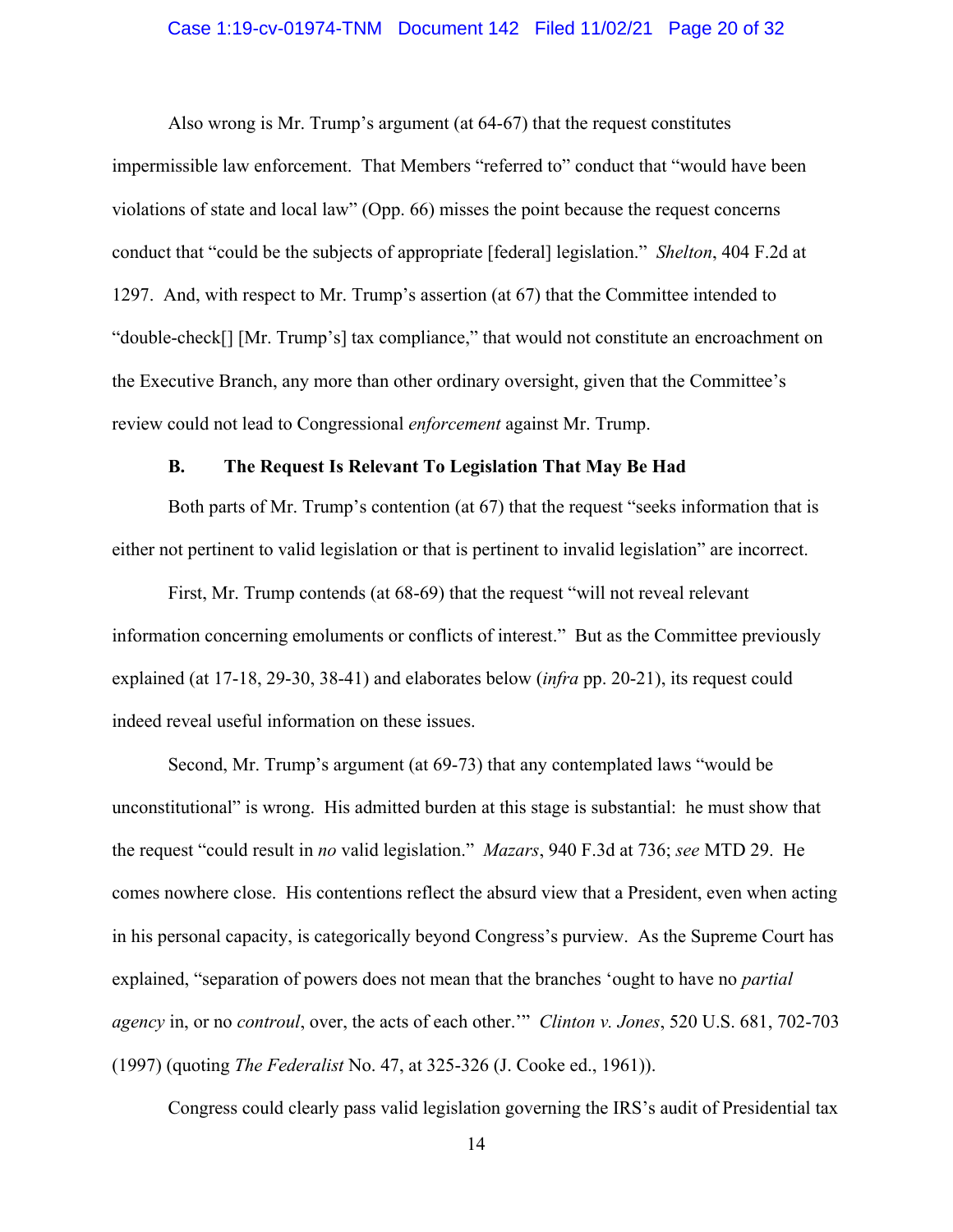#### Case 1:19-cv-01974-TNM Document 142 Filed 11/02/21 Page 21 of 32

returns because "Congress may always circumscribe agency discretion … by putting restrictions in the operative statutes." *Lincoln v. Vigil*, 508 U.S. 182, 193 (1993). Mr. Trump protests (at 72) that such legislation would impermissibly target the Presidency because there is no distinction between the Office of the President and its occupant. But that contention has been roundly rejected by the Supreme Court. *See Mazars*, 140 S. Ct at 2032-2033 (distinguishing between "confidential deliberations withing the Executive Branch" and "non-privileged, private information"); *Clinton*, 520 U.S. at 694 (The Court has "never suggested that the President, or any other official, has an immunity that extends beyond the scope of any action takes in an official capacity."); *Nixon v. Fitzgerald*, 457 U.S. 731, 749 (1982). As the Committee explained (at 28), what matters is whether the legislation would interfere with the President's ability to perform his constitutional duties; Mr. Trump has identified no basis for concluding that *any*  contemplated laws concerning Presidential tax audits would do that.

Nor is Congress categorically prohibited from passing legislation concerning Presidential conflicts of interests. Even accepting Mr. Trump's definition of "emolument" (at 39-40), the Committee is well within its prerogative to "inquire into" whether he received and reported any. *See Watkins*, 354 U.S. at 200 n.33 (recognizing Congress's power to investigate governmental "corruption, maladministration or inefficiency"); MTD 19-20. Further, Mr. Trump's argument that "Congress may impose *no* disclosure requirements whatsoever on the President … is not the law." *Mazars*, 940 F.3d at 736; *see Nixon v. Administrator of Gen. Servs.*, 433 U.S. 425, 443 (1977) (describing similar argument as reflecting "an archaic view of the separation of powers"). Mr. Trump's assertion (at 70) that any contemplated legislation about the Presidency would violate the Qualifications Clause, U.S. Const. art. II,  $\S$  1, cl. 5, is incorrect. The primary authority on which he relies, *U.S. Term Limits, Inc. v. Thornton*, held only that the Qualifications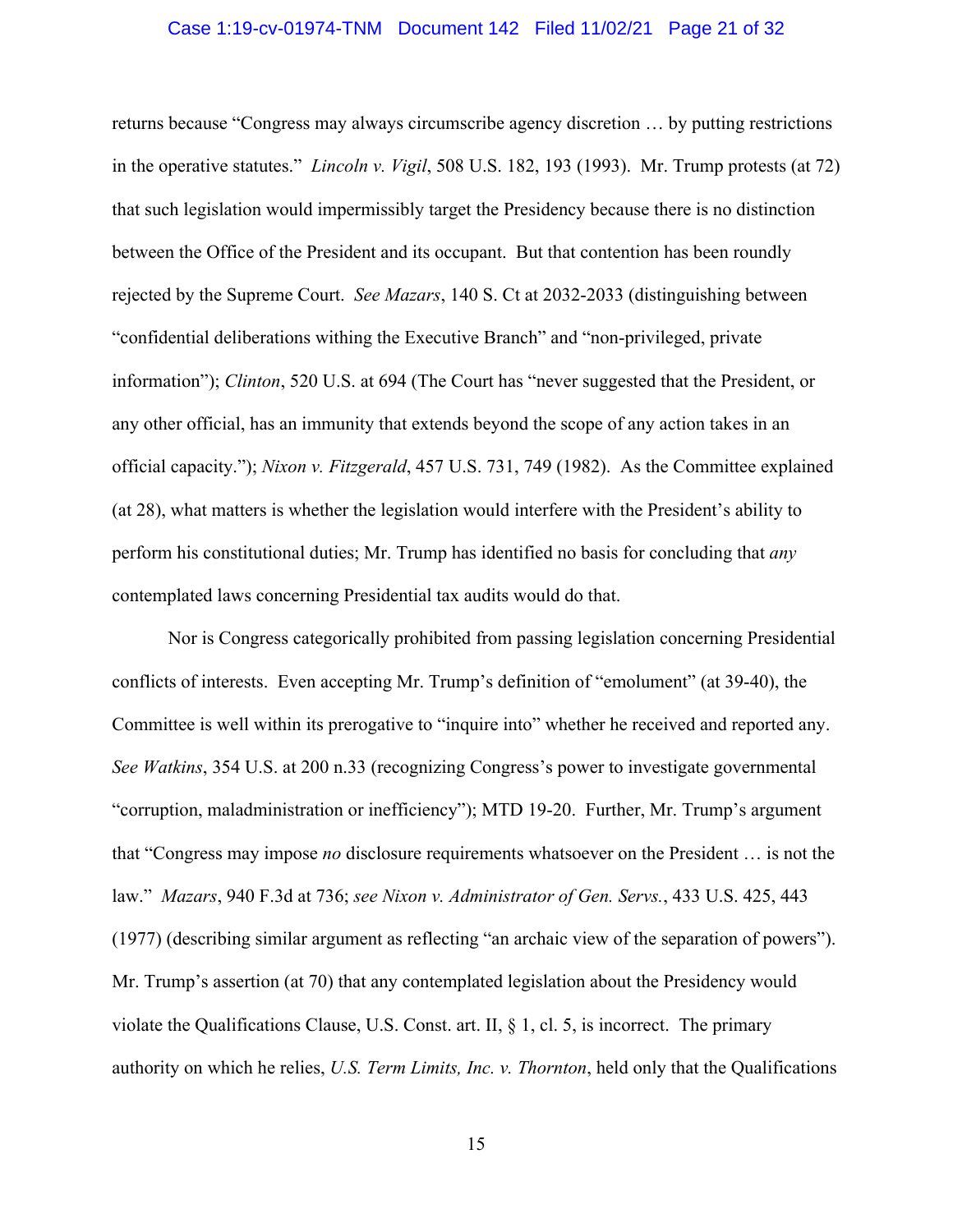<span id="page-21-0"></span>Clause prohibits legislation that "has the likely effect of handicapping a class of candidates *and*  has the sole purpose of creating additional qualifications indirectly." 514 U.S. 779, 836 (1995) (emphasis added). He has no basis for presuming that the likely effect or sole purpose (let alone both) of any contemplated legislation would be to create a new qualification for office.<sup>7</sup>

## **III. THE REQUEST COMPLIES WITH THE SEPARATION OF POWERS UNDER ANY STANDARD**

# **A. Under Any Standard, Mr. Trump's Status Fundamentally Affects The Analysis And The Request Is Valid**

Mr. Trump contends (at 25) that *Mazars* applies because the request "implicate[s] the separation of powers." Of course, the *Nixon v. GSA* test accounts for that (as does the "*Mazars*  lite" test). The pivotal question is *how* the separation of powers is implicated. Because Mr. Trump is not the President, the answer is *not much*, and the analysis should reflect that. What made the *Mazars* request a "'clash between rival branches of government,'" Opp. 26 (quoting *Mazars*, 140 S. Ct. at 2034), was that, *at that time*, Mr. Trump was the President; that clash is not "implicate[d]" by the Committee's request, *Mazars*, 2021 WL 3602683, at \*13; *see* MTD 33. In any event, that fact, combined with the facts that the request was made pursuant to a duly enacted statute and that the Executive Branch has agreed to furnish the requested material, fundamentally affect the analysis *regardless* of which standard—the *Mazars* standard, the *Mazars* lite standard, or the *Nixon v. GSA* standard—governs. Properly analyzed, the request comports with even the full *Mazars* test, and thus also satisfies the other, less-demanding tests.

#### **B. The Committee's Request Pertains To A** *Former* **President**

Mr. Trump urges this Court to decide this case as if he were still the President. But as the Committee previously explained (at 34), he was already out of office when the 2021 Request

<sup>&</sup>lt;sup>7</sup> For the same reasons, Mr. Trump's reliance on the now-vacated decision in *Griffin v*. *Padilla*, 408 F. Supp. 3d 1169, 1171-1181 (E.D. Cal. 2019), *vacated*, No. 2:19-cv-01477, 2020 WL 1442091 (E.D. Cal. Jan. 13, 2020), is misplaced.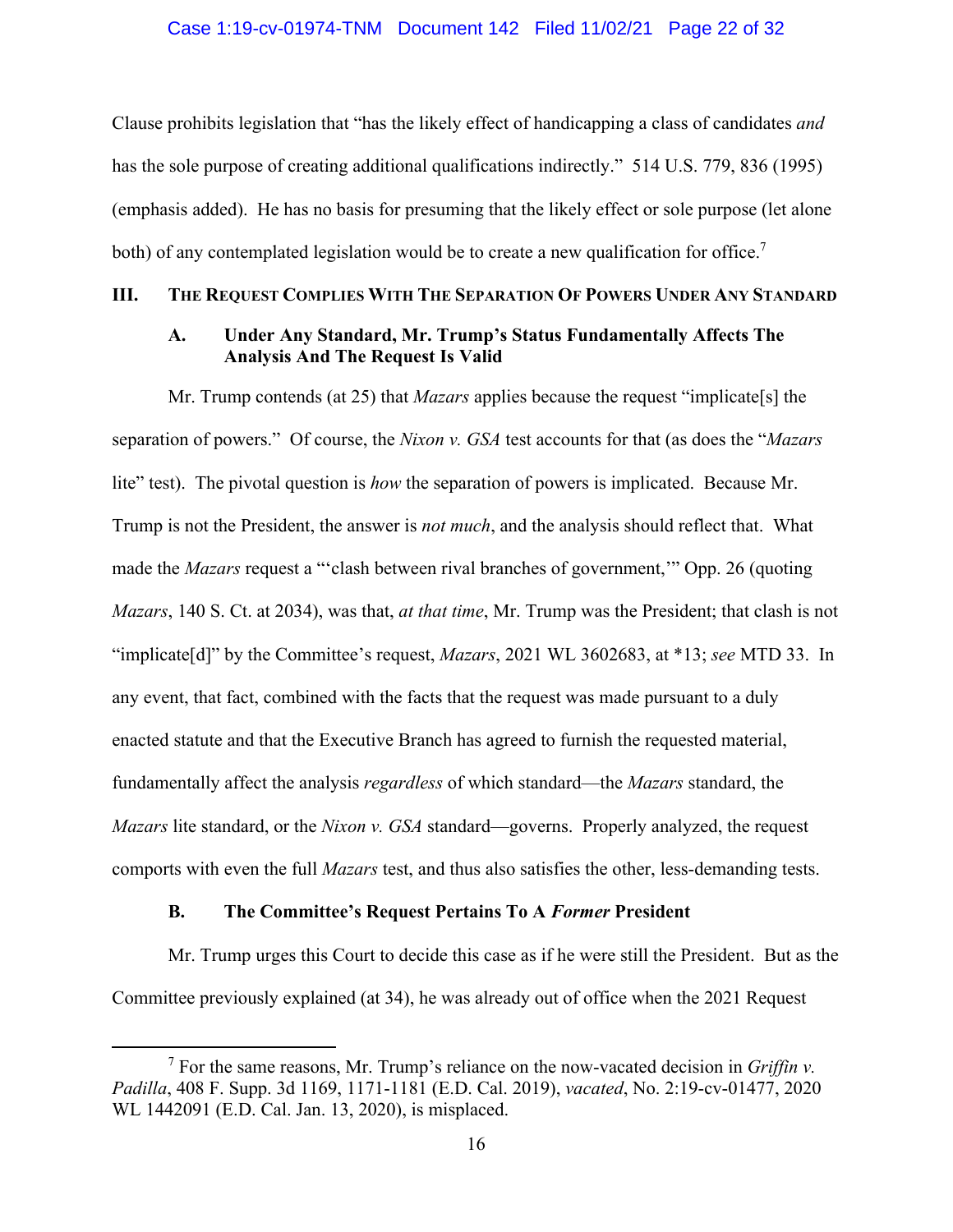#### Case 1:19-cv-01974-TNM Document 142 Filed 11/02/21 Page 23 of 32

<span id="page-22-0"></span>issued, and even if the 2021 Request were just a continuation of the 2019 Request, he is not the President now, when the request would be enforced. Mr. Trump's responses are flawed.

Mr. Trump acknowledges (at 33) that *Senate Select Committee on Presidential Campaign Activities v. Nixon*, 498 F.2d 725, 732-733 (D.C. Cir. 1974) (en banc), held that courts should consider "subsequent developments" when deciding whether to enforce a Congressional information request, but he brushes that aside (at 33) on the ground that "*Mazars* held that executive-privilege cases are not a good fit here." Mr. Trump paints too broadly. As *Mazars*  recognized, the standards for privileged information are *more* "demanding" than those adopted by the Court for "nonprivileged, private information." 140 S. Ct. at 2032-2033. Moreover, the Court's rejection of the executive-privilege standards had nothing to do with whether the validity of the request must account for the circumstances at the time of enforcement. *See id.* 

In fact, Mr. Trump has it backwards. Despite trying to argue that executive-privilege standards are irrelevant here and that the Court should therefore disregard *Senate Select Committee*, he embraces *United States v. Poindexter*, 727 F. Supp. 1501 (D.D.C. 1989)—which involved potentially privileged materials of a former President—as affirming the "'conflict between the branches.'" Opp. 26 (quoting *Poindexter*, 727 F. Supp. at 1505). *Poindexter* and *Mazars* actually show the opposite of what Mr. Trump thinks: at issue here is a request not for privileged material, but for *personal* information, which, as in *Mazars*, implicates the separation of powers only insofar as the request "'intrudes into the operation of the Office of the President.'" *Mazars*, 2021 WL 3602683, at \*13 (quoting *Mazars*, 140 S. Ct. at 2036). Because Mr. Trump is no longer President, any such intrusion is negligible at most. Mr. Trump's assertion (at 27) that the Committee "has used *this very request* to gain an advantage over" him during and after his Presidency is unsupported by the factual content of his pleading. *See* Am.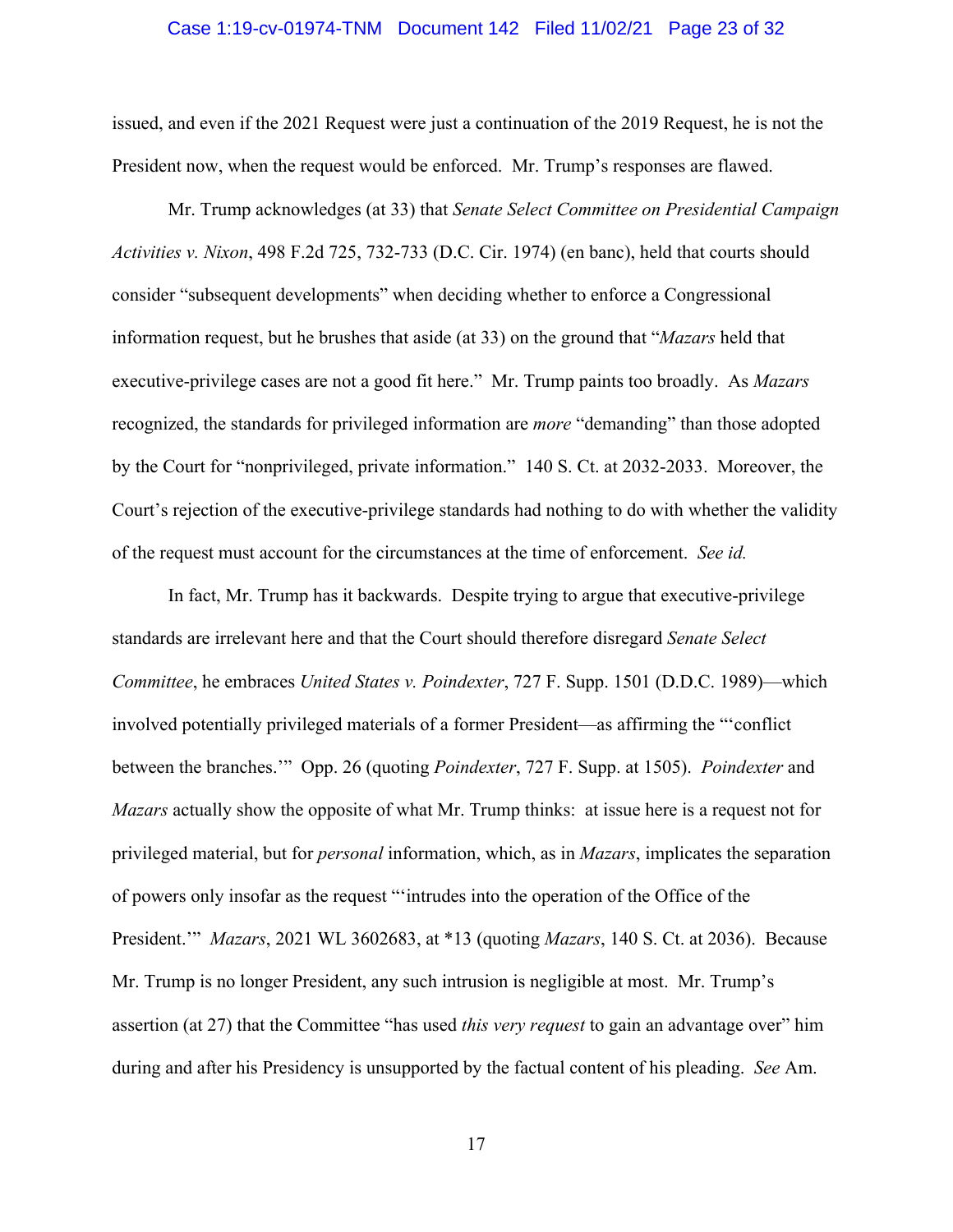#### Case 1:19-cv-01974-TNM Document 142 Filed 11/02/21 Page 24 of 32

<span id="page-23-0"></span>Counterclaims/Cross-Claims ¶¶ 332, 334. More fundamentally, Mr. Trump does not allege that the request, or the threat of compliance, affected his performance of his constitutional duties or the current President's performance—which is the only potentially cognizable effect.

Mr. Trump's argument (at 31) that the legality of Congressional demands must be evaluated "upon objection" misunderstands the precedents he cites. The supposed "timing rule" (at 31) found in *Watkins*, *Rumely*, and *Shelton* has no purchase here because it relates to a criminal contempt proceeding and serves a fundamentally different constitutional interest. In criminal contempt, the inquiry is whether the witness's refusal to answer a past question was illegal, and the legality of that failure turns on the validity and clarity of the Congressional request at the time the witness failed to comply, including upon the witness's objection to the request. *See Watkins*, 354 U.S. at 214-215; *United States v. Rumely*, 345 U.S. 41, 48 (1953); *Shelton v. United States*, 327 F.2d 601, 607 (D.C. Cir. 1963). Due process forbids the punishment of a person who could not reasonably know his legal obligations at the time of his conduct. *Watkins*, 354 U.S. at 215. That has nothing to do with whether compliance with a Congressional information request will harm the separation of powers in the future; that is a prospective inquiry by nature and thus should be evaluated in view of the circumstances at the time of compliance.

*Watkins*'s reference to "the legislative assembly initiating an investigation," 354 U.S. at 206, does not indicate otherwise; the word "initiating" merely identifies which governmental entity can determine the legislative need for the information, *id.* at 205-206. Surely, Mr. Trump would not concede that the request may be valid even if the Committee's original purpose had dissipated. In fact, he undermines his own position by consistently relying on alleged facts that post-date his 2019 "objection" when he thinks they favor him. *See, e.g.*, Opp. 9-11, 59-61, 63,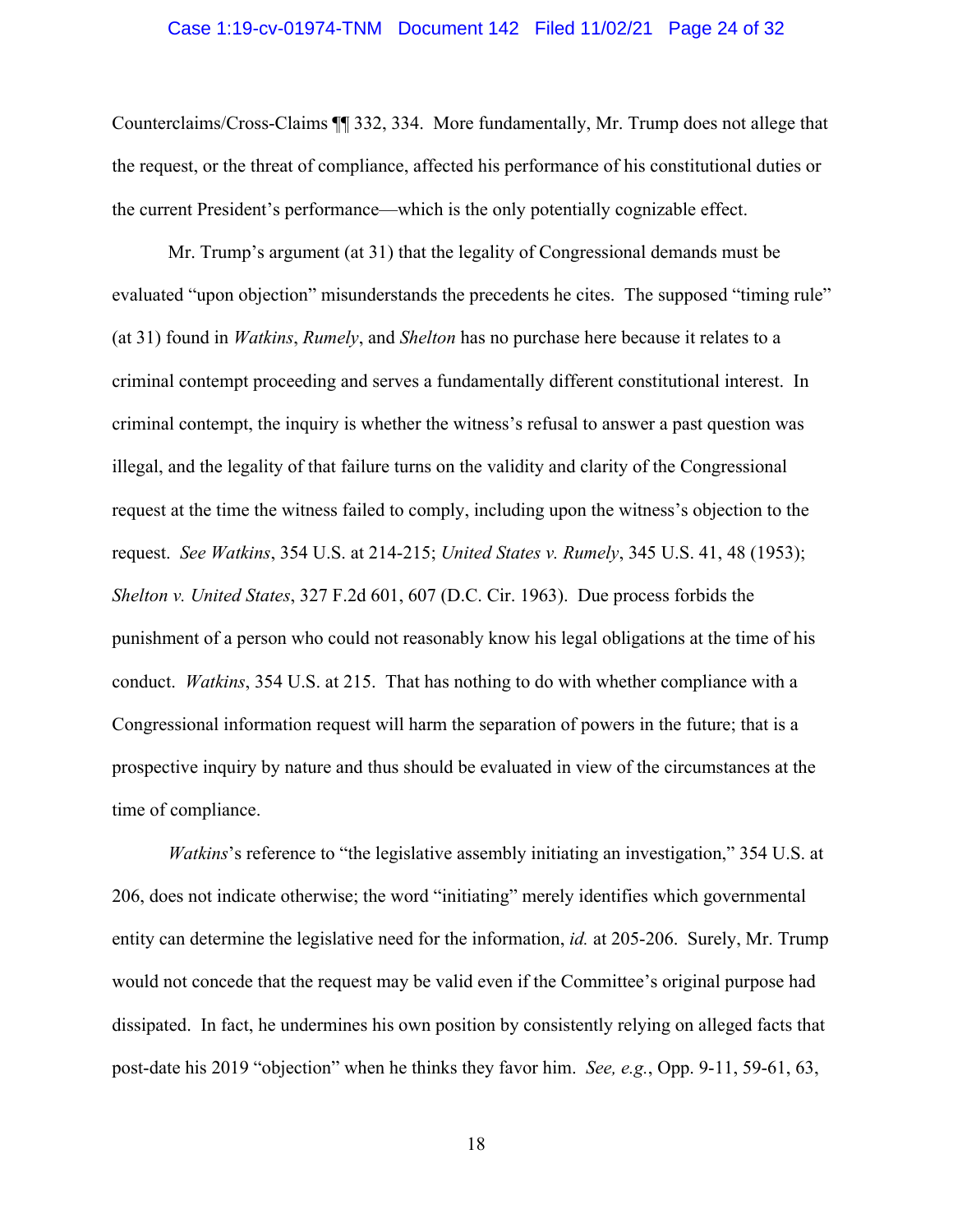66. Of course, he cannot cherry-pick the record while ignoring the most important statements the 2021 Request and (if the 2019 Request is relevant) Chairman Neal's statements in his followup letters to the 2019 Request—just because they do not fit his narrative. *See supra* pp. 4-5.

#### **C. All Four** *Mazars* **Factors Strongly Favor The Committee**

Many of Mr. Trump's scattershot arguments that the Committee's request fails under the full *Mazars* test were answered in the Committee's opening brief. For those reasons and the reasons discussed below, all of his arguments are wrong.

#### **1. The Request Does Not Burden The Office Of The President**

Mr. Trump has not plausibly alleged that compliance with the request would burden the Presidency. He maintains (at 26) that Congress could use the threat of a post-Presidency request for tax information "to influence Presidents' conduct while in office" and thereby obtain an "'institutional advantage' over its chief political rival." But as the Committee has already explained (at 36), such risk is at best "remote," *Mazars*, 2021 WL 3602683, at \*13, and is further diminished by the facts that (as just noted) Mr. Trump has not alleged that such effects have come to pass and that every prior elected President since President Nixon voluntarily released his returns, showing that the disclosure of tax returns is not ordinarily threatening to the President's ability to perform his constitutional duties. $8$  Mr. Trump's rank speculation (at 39) that Congress could threaten to disclose tax returns from additional years from before a President was in Office or threaten to disclose an open audit file contradicts the presumption of good faith due to Congress. And, in any event, that hypothetical risk is disconnected from *this* request. Moreover, it is implausible that the Committee made its request to burden a President (Biden) whose

 $8$  Contrary to Mr. Trump's statement (at 27 n.2), Gerald Ford was never "elected to be Vice President." Gerald R. Ford Presidential Library & Museum, *Timeline of President Ford's Life and Career* (Jan. 11, 2011), [https://www.fordlibrarymuseum.gov/grf/timeline.asp.](https://www.fordlibrarymuseum.gov/grf/timeline.asp)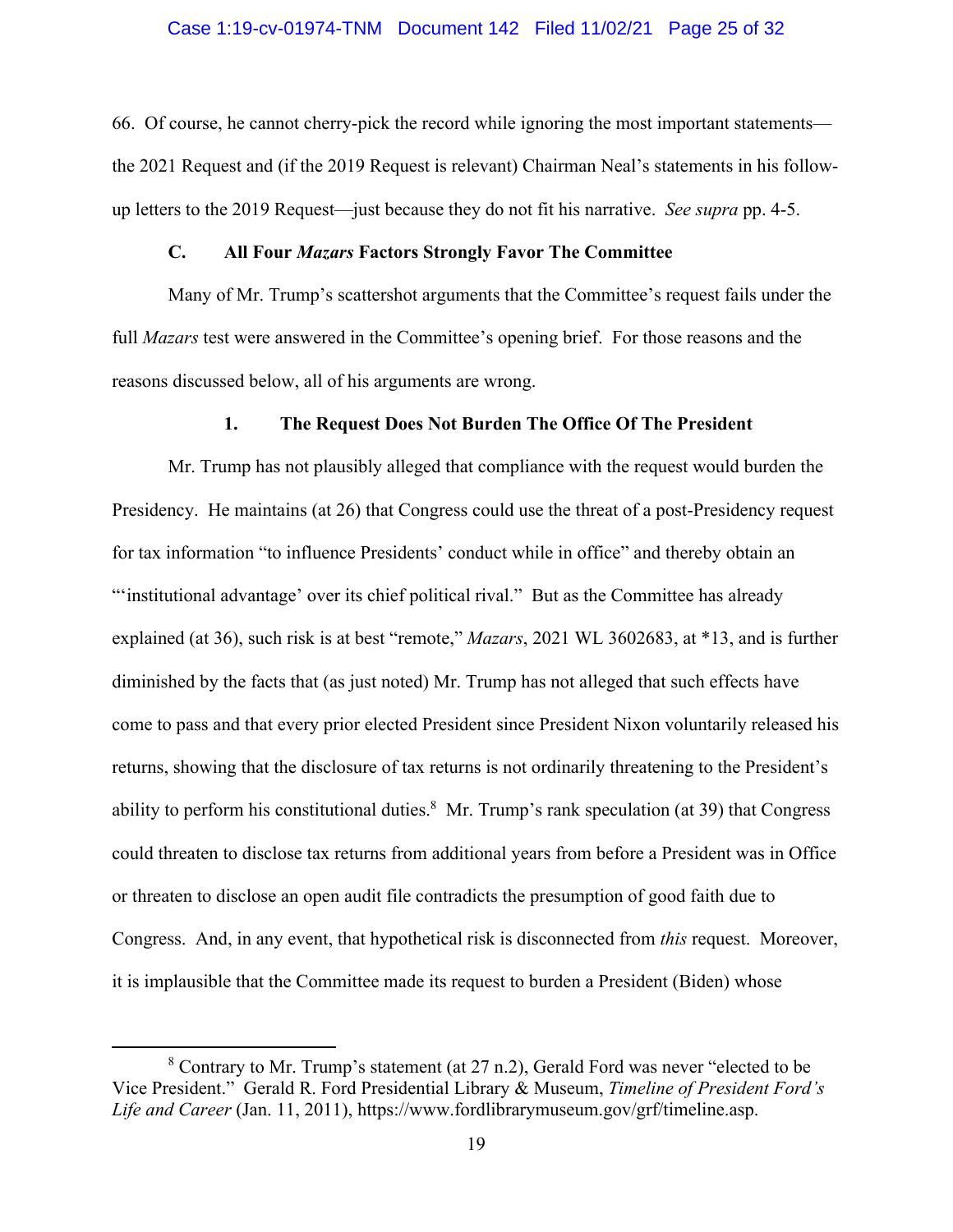<span id="page-25-0"></span>administration seeks to *comply* with the request.

 meritless given the narrowly tailored nature of the request. *See* MTD 39-41.<sup>9</sup> Mr. Trump's protestation (at 37) that the request is burdensome "given the sheer amount of sensitive information that the Committee is requesting and promising to expose" is also

Finally, Mr. Trump complains (at 36) that in assessing the burden on the Presidency, the Committee impermissibly zeroes out the Executive interest. Not so. The Committee's proposal to apply the *Nixon v. GSA* test recognizes that requests for a former President's personal information could potentially infringe on the Executive Branch's interests. The flaw here is that Mr. Trump's identified interests are exceptionally weak.

# **2. The Committee's Legislative And Oversight Purposes Warrant Seeking Mr. Trump's Tax Information**

Mr. Trump puts forward various arguments contending that the Committee's legislative and oversight purposes do not warrant seeking his information. None is persuasive.

 consultation with experts. The Committee has already plumbed (at 7) these alternative sources. It has thoroughly examined the Manual, but the Manual does not address the many aspects of the Mr. Trump protests (at 46-47) that the Committee's request is unwarranted because the Committee could rely "on the existing record, without specific tax information, or … other sources," such as through review of the Manual, conversations with IRS officials, and audit process that are left to the auditor's discretion or identify which of its provisions are still applied. The Committee has also met with IRS officials, but those conversations did not even come close to filling in the gaps in the Committee's understanding. *See* Vaughan Decl. ¶¶ 44-48, 55, Ex. N, Dkt. 44-3; Supp. Vaughan Decl. ¶¶ 7-13, Exs. C & D, Dkt. 47. More fundamentally, asking the IRS about its processes could never be an adequate substitute for reviewing Mr.

 $9$  The Committee has not "promis[ed] to expose" such information. Opp. 37.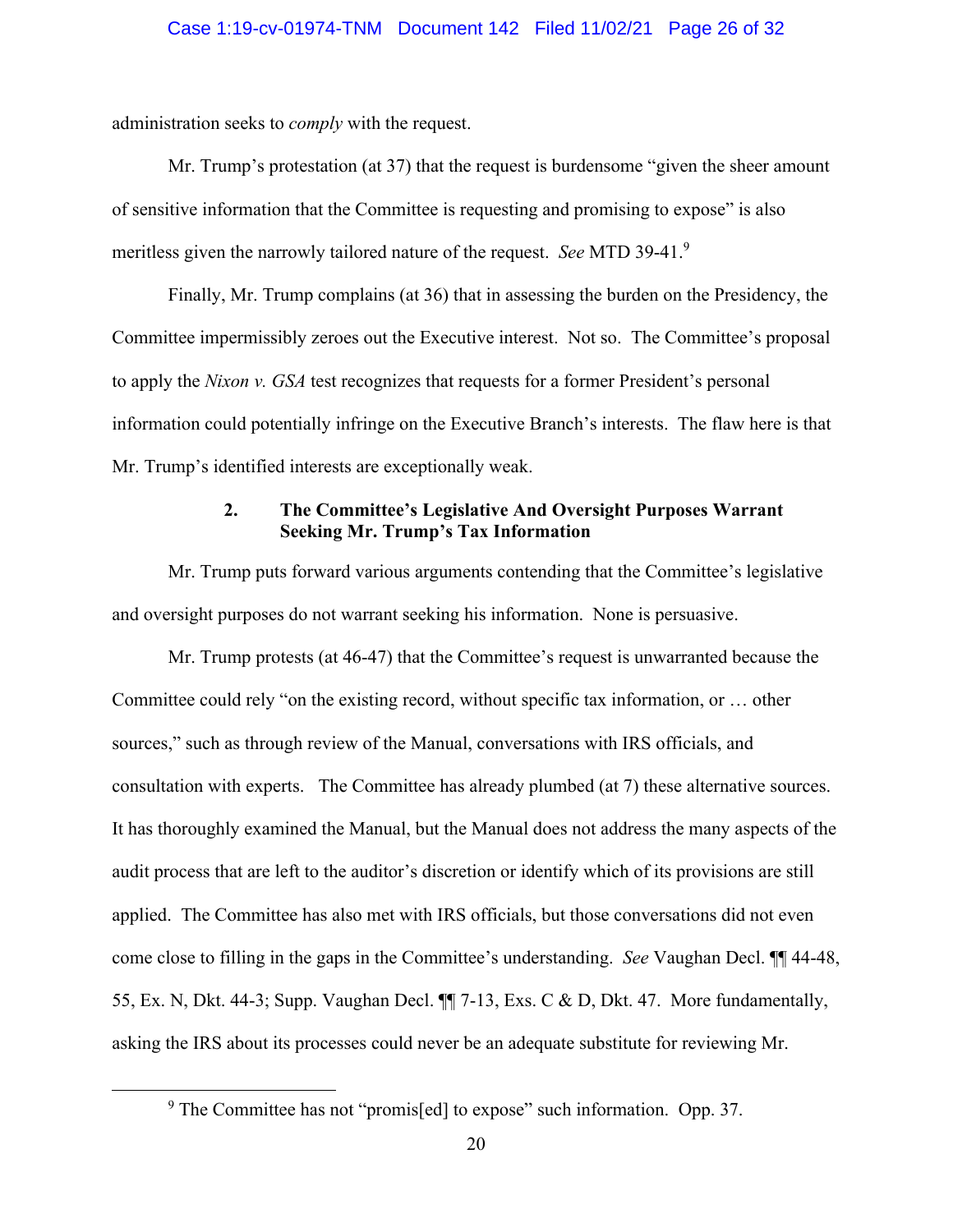#### Case 1:19-cv-01974-TNM Document 142 Filed 11/02/21 Page 27 of 32

<span id="page-26-0"></span> $13, 2020$ .<sup>10</sup> Trump's tax returns and audit files to see whether the IRS audited his returns adequately and independently. As the Committee explained (at 5-6), the IRS may be institutionally incentivized to incorrectly defend an audit as adequate, as happened with President Nixon. To counteract this potential institutional bias, the Committee needs an objective paper record to form an independent judgment. Mr. Trump's contention (at 47) that improper influence would not be apparent from an audit file is speculative as to both what the Committee seeks and what an audit file would show. Finally, the Committee previously consulted with experts, who *confirmed* that the Committee needed to examine the requested documents to determine whether adequate safeguards were in place. *See* MTD 8, 42-43; *Hearing on Taxpayer Fairness*, 116th Cong. (Oct.

## **3. The Committee Has Amply Justified Its Significant Need For The Requested Information**

Despite Mr. Trump's strained arguments to the contrary, the Committee has thoroughly substantiated its need for precisely the information sought.

Mr. Trump's repeated criticism (at 39, 44-46) of the "vague" and "loosely worded" description of the request and the potential legislation reflects a mistaken view of when a Congressional information request is appropriate, and would create a Catch-22 for Congress. If the Committee knew whether and how the IRS audited Mr. Trump during his Presidency, it likely would not need the requested documents. The Committee cannot be faulted for not knowing how nonpublic audits have been performed. And if the Committee had a fully developed legislative proposal, the request might be deemed unnecessary on that basis, as (wrongly) happened in *Mazars*. 2021 WL 3602683, at \*17 (because the House had already "craft[ed] enhanced financial disclosure legislation, the legislative objectives the Committee

<sup>&</sup>lt;sup>10</sup><https://waysandmeans.house.gov/legislation/hearings/taxpayer-fairness>.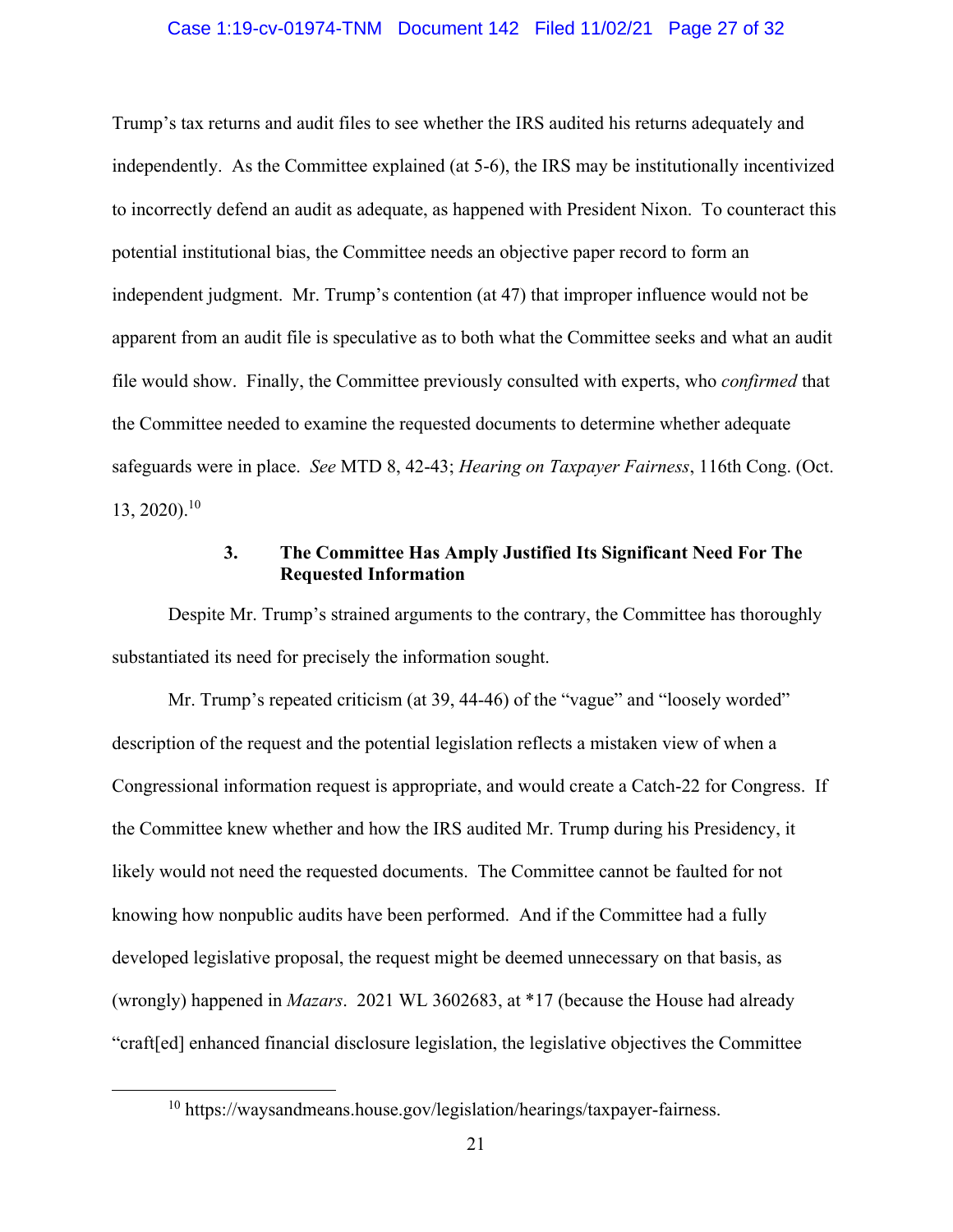#### Case 1:19-cv-01974-TNM Document 142 Filed 11/02/21 Page 28 of 32

<span id="page-27-0"></span>identifies … present only a limited need for President Trump's financial records"). At bottom, Mr. Trump disregards the obvious: that the Committee *suspects* there is a need for Congressional action, but requires additional information to determine whether and how Congress should act. *See Mazars*, 940 F.3d at 730-731 ("Congress's … preferred path forward may shift as members educate themselves on the relevant facts and circumstances.").

Congress, such a future President could exploit those weaknesses, to the country's detriment.<sup>11</sup> Finally, Mr. Trump contends (at 41, 49) that it is irrational for Congress to "craft laws that will apply to all future officials by focusing on a singularly unrepresentative official," and that Congress would be better served by reviewing the tax information of non-Presidents. The Committee has already explained (at 41-43) that it seeks Mr. Trump's information because of the unprecedented and substantial challenges he posed to the IRS's ability to audit a President's tax returns and the risks of conflicts of interest his Presidency presented. Although he appears to be an outlier today, there could be future Presidents with a similarly complex tax profile, with similarly risky international business operations, or with a similar hostility toward the IRS. If existing safeguards are inadequate yet such inadequacy cannot be discovered and remedied by

## **4. The Request Is Not Overly Broad**

necessary for the Committee to review tax returns from before Mr. Trump was President.<sup>12</sup> The Committee has already explained how its request is properly tailored and why it is

<sup>&</sup>lt;sup>11</sup> Besides Mr. Trump, the 2020 Presidential race included two billionaire candidates and ten multi-millionaire candidates. Alexander et al., *The Net Worth Of Every 2020 Presidential Candidate*, Forbes (Aug. 14, 2019),<https://www.forbes.com/sites/danalexander/2019/08/14> /heres-the-net-worth-of-every-2020-presidential-candidate/?sh=672f19d237c5.

 $12$  Mr. Trump is incorrect (at 49-50) in claiming that the Committee has its "dates" wrong when it says the request covered his four years as President and the two preceding years. The request seeks tax returns for 2015-2020. 2021 Request at 6. He became President in January 2017, *see* U.S. Const. Amend. XX, and therefore, the Committee presumes that tax returns for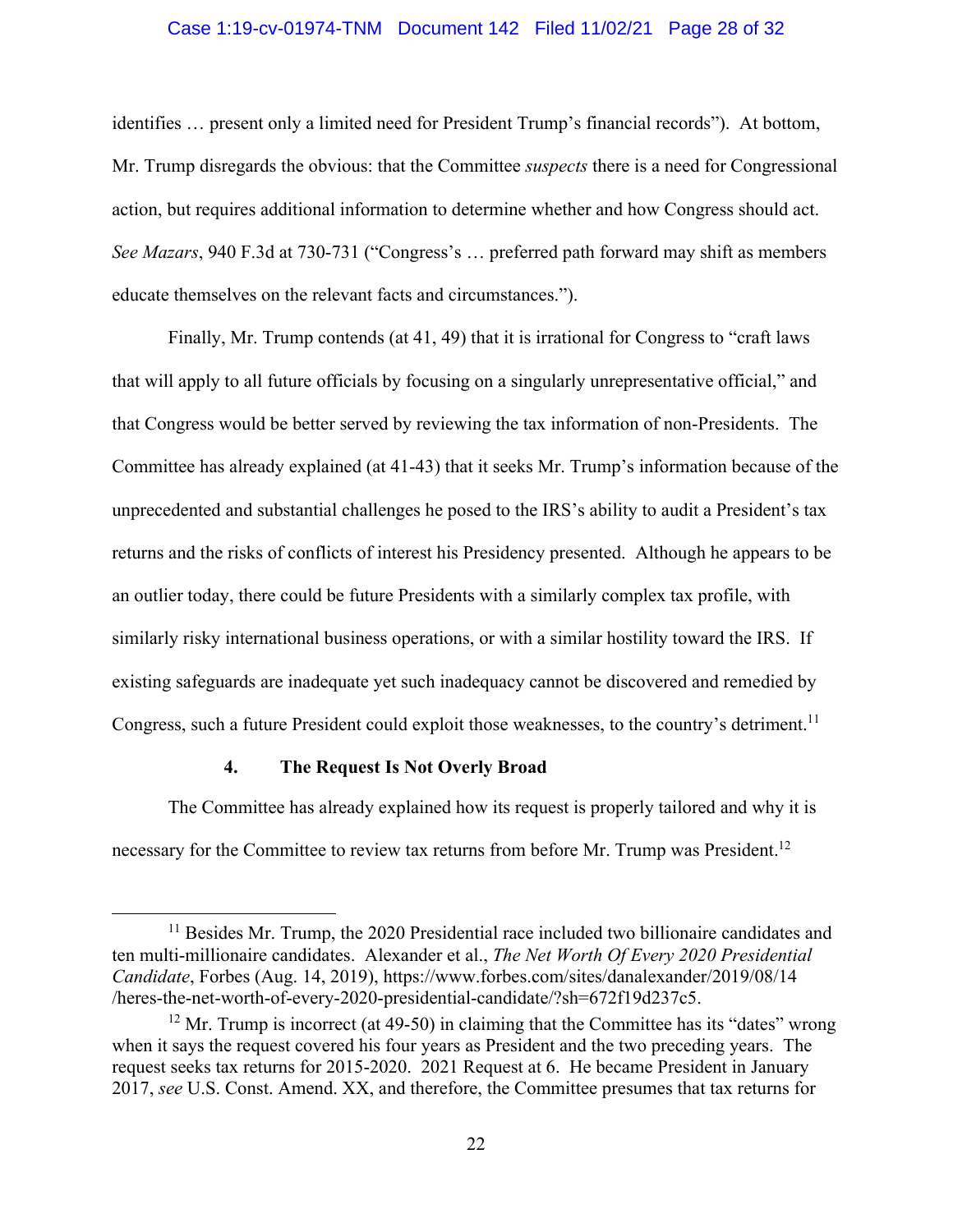<span id="page-28-0"></span>MTD 39-41. Only one additional point is needed here.

Mr. Trump errs in arguing (at 50-51) that the request cannot be complied with because, under *Mazars*, the Committee has not "guarantee[d] Intervenors protection from public disclosure." Such disclosure would already be prohibited except as provided in Section 6103(f) and Rules of the Committee and the House. Moreover, *Mazars* does *not* require that the requested material be kept confidential. *See* 140 S. Ct. at 2033.

## **IV. SECTION 6103(f)(1) IS CONSTITUTIONAL**

Perhaps recognizing that the Committee's request is constitutionally valid, Mr. Trump refocuses his case on the statute, arguing (at 19-20) that Section 6103(f)(1) is unconstitutional because it does not expressly condition mandatory disclosure on the presence of a legitimate Congressional purpose. This argument "fail[s] to shoulder [Mr. Trump's] heavy burden to demonstrate that [section  $6103(f)(1)$ ] is 'facially' unconstitutional," which requires that he "establish that no set of circumstances exists under which the Act would be valid." *United States v. Salerno*, 481 U.S. 739, 745 (1987). Here, Treasury's furnishing of tax information to the Committee is valid whenever the Committee has a legitimate legislative purpose, so Section 6103(f)(1) cannot be facially unconstitutional.

Contrary to Mr. Trump's contention (at 21), *Salerno* provides the test for facial challenges. Just last Term, the Supreme Court explained that outside the First Amendment context, "a plaintiff bringing a facial challenge must 'establish that no set of circumstances exists under which the [law] would be valid,' or show that the law lacks 'a plainly legitimate sweep." *Americans for Prosperity Found. v. Bonta*, 141 S. Ct. 2373, 2387 (2021) (quoting *Salerno*, 481 U.S. at 745, and *Washington State Grange v. Washington State Republican Party*, 552 U.S. 442,

tax years 2016-2019 were filed while Mr. Trump was in office and would be part of the mandatory audit program.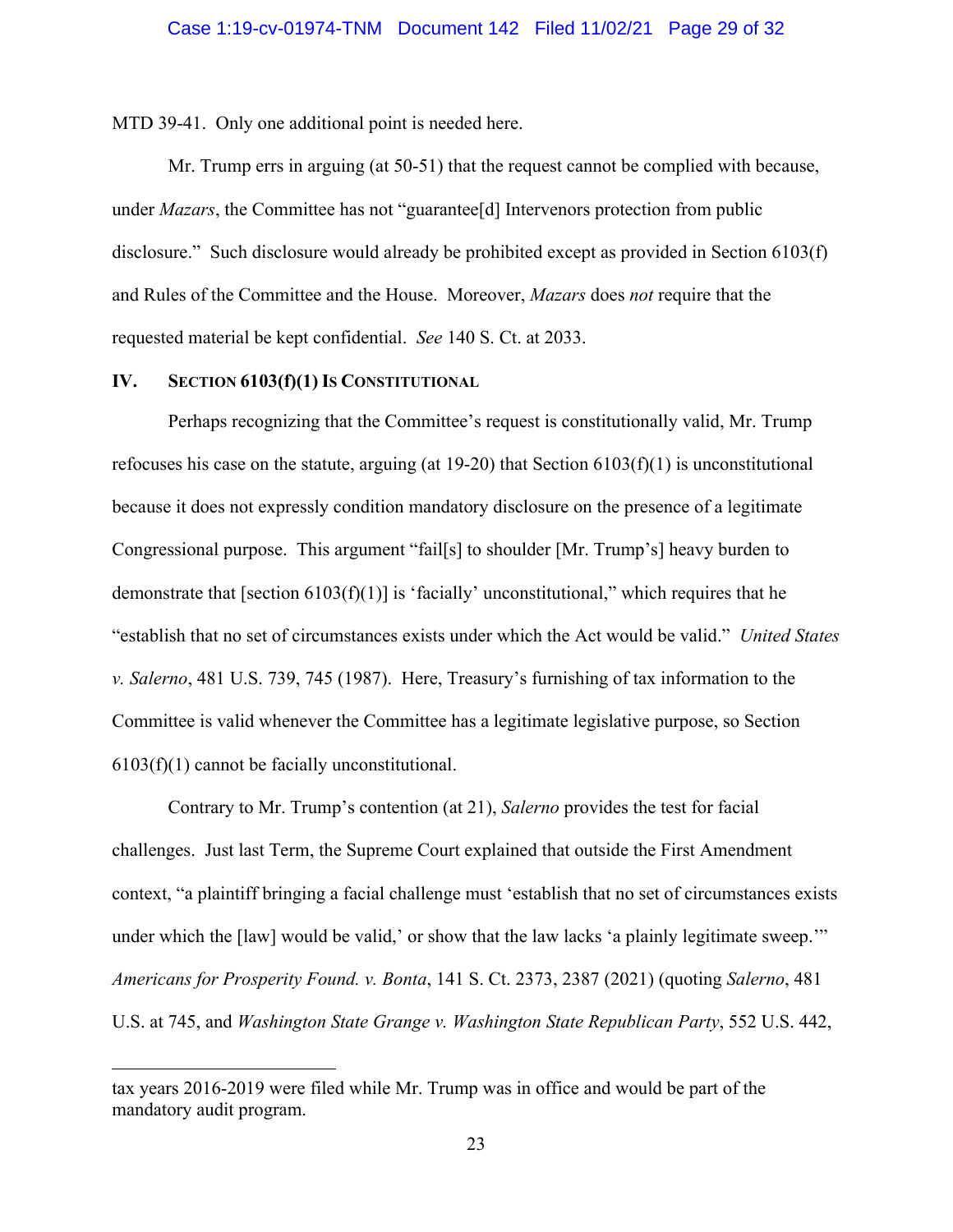#### Case 1:19-cv-01974-TNM Document 142 Filed 11/02/21 Page 30 of 32

<span id="page-29-0"></span>449 (2008)). Despite what Mr. Trump argues, *City of Los Angeles v. Patel* reaffirmed *Salerno*'s test, while simply clarifying that it addresses "only applications of the statute in which it actually authorizes or prohibits conduct," 576 U.S. 409, 417-418 (2015)—which means only instances where the Committee actually invokes Section 6103(f)(1), as opposed to some other means of obtaining information. And *Johnson v. United States* did not purport to overrule *Salerno*, which the majority did not even cite, but explained the application of facial challenges in the vagueness context, 576 U.S. 591, 602-603 (2015)—which is irrelevant here.

Even if Mr. Trump were correct that this Court should only "measure the statute's text against the applicable substantive constitutional doctrine," Opp. 21 (quotation cleaned), his argument would still fail." Although Section 6103(f) does not explicitly require proof of a valid legislative purpose, the requirement, as both Congress and the Executive Branch acknowledge, 2021 OLC Op. at 18; 2019 OLC Op. at 16, exists implicitly and is consistent with the wellestablished presumption that Congress acts consistent with its constitutional powers.

Citing cases invalidating statutes under the Commerce Clause for lacking an "express jurisdictional element," Mr. Trump argues that the constitutional constraint must be express in the statute. Opp. 21-23 (citing *United States v. Lopez*, 514 U.S. 549 (1995), and *United States v. Morrison*, 529 U.S. 598 (2000)). But the constitutional standards governing laws regulating large swaths of private conduct are understandably different from those governing a law directing the Executive Branch to comply with a Congressional request that is presumptively within its Article I authority. *See McGrain*, 273 U.S. at 178. Mr. Trump identifies no instance where a court struck down a statutory directive to an administrative agency because the statute failed to make clear that any future action taken under the statute must not be done if it would exceed Congress's authority to require. Notably, the contempt-of-Congress statute does not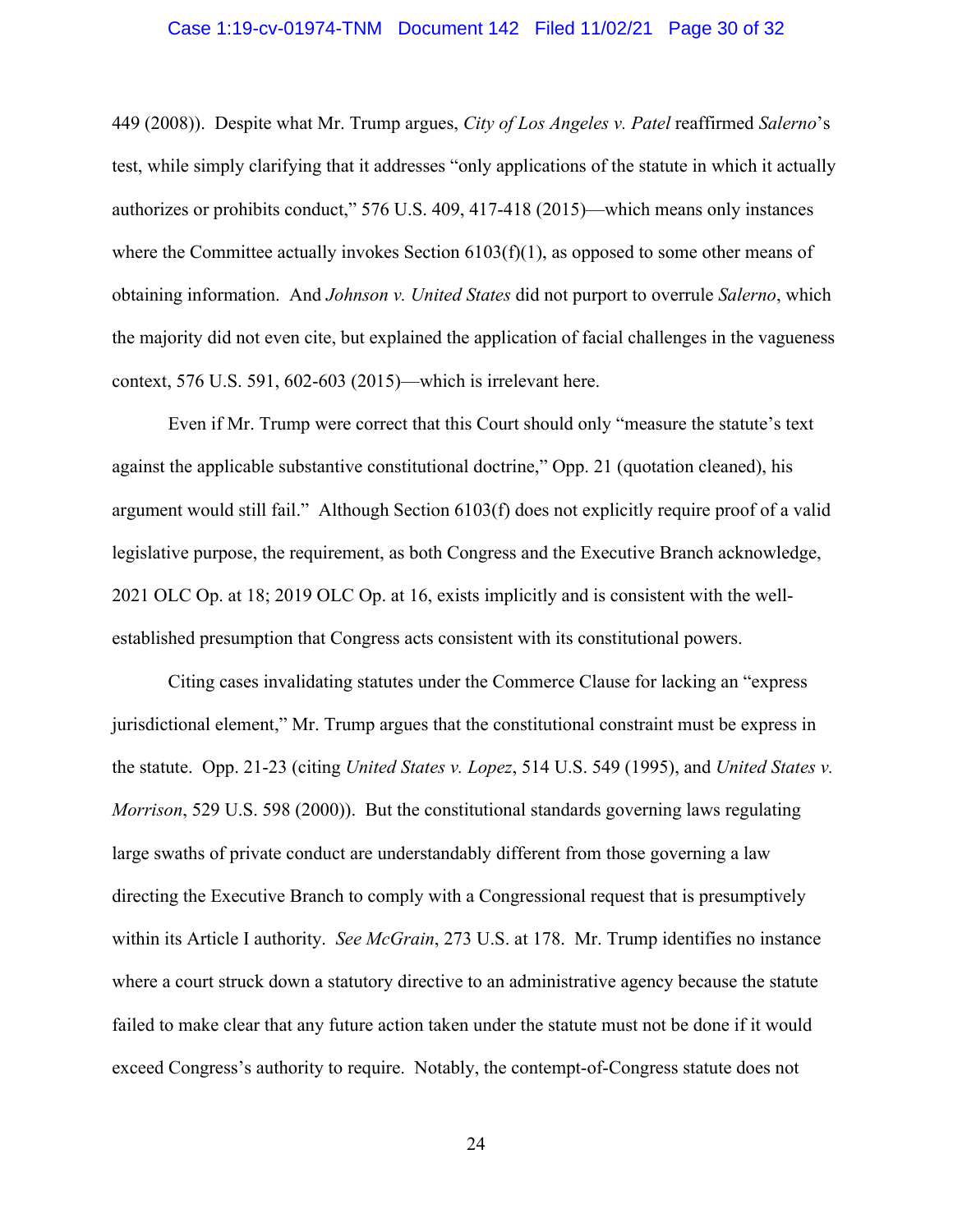#### Case 1:19-cv-01974-TNM Document 142 Filed 11/02/21 Page 31 of 32

<span id="page-30-0"></span> "not indispensable" to convict for contempt. *McGrain*, 273 U.S. at 178*.* expressly require recitation of a legitimate Congressional purpose, *see* 2 U.S.C. § 192, yet the Supreme Court has never questioned its validity on that ground, *see Barenblatt*, 360 U.S. at 134. On the contrary, the Court has declared that "an express avowal of the object" of a subpoena is

Moreover, implying the requirement of a legitimate Congressional purpose accords with the cardinal rule of statutory construction that "every reasonable construction must be resorted to, in order to save a statute from unconstitutionality," *Edward J. DeBartolo Corp. v. Florida Gulf Coast Bldg. & Const. Trades Council*, 485 U.S. 568, 575 (1988), as long as the construction is "not plainly contrary to the intent of Congress," *Miller v. French*, 530 U.S. 327, 341 (2000) (citation omitted); *see also Gundy v. United States*, 139 S. Ct. 2116, 2126 [\(2019\).13](https://2019).13) "This approach … recognizes that Congress … is bound by and swears an oath to uphold the Constitution." *DeBartolo Corp.*, 485 U.S. at 575.

#### **CONCLUSION**

The Court should expeditiously grant the Committee's motion to dismiss.

<sup>13</sup> Thus, *United States v. Booker*, does not support Mr. Trump's argument because there, the express statutory text (mandatory) was directly contrary to the constitutional requirement (advisory). 543 U.S. 220, 233, 250 (2005), *cited in* Opp. 22-23.